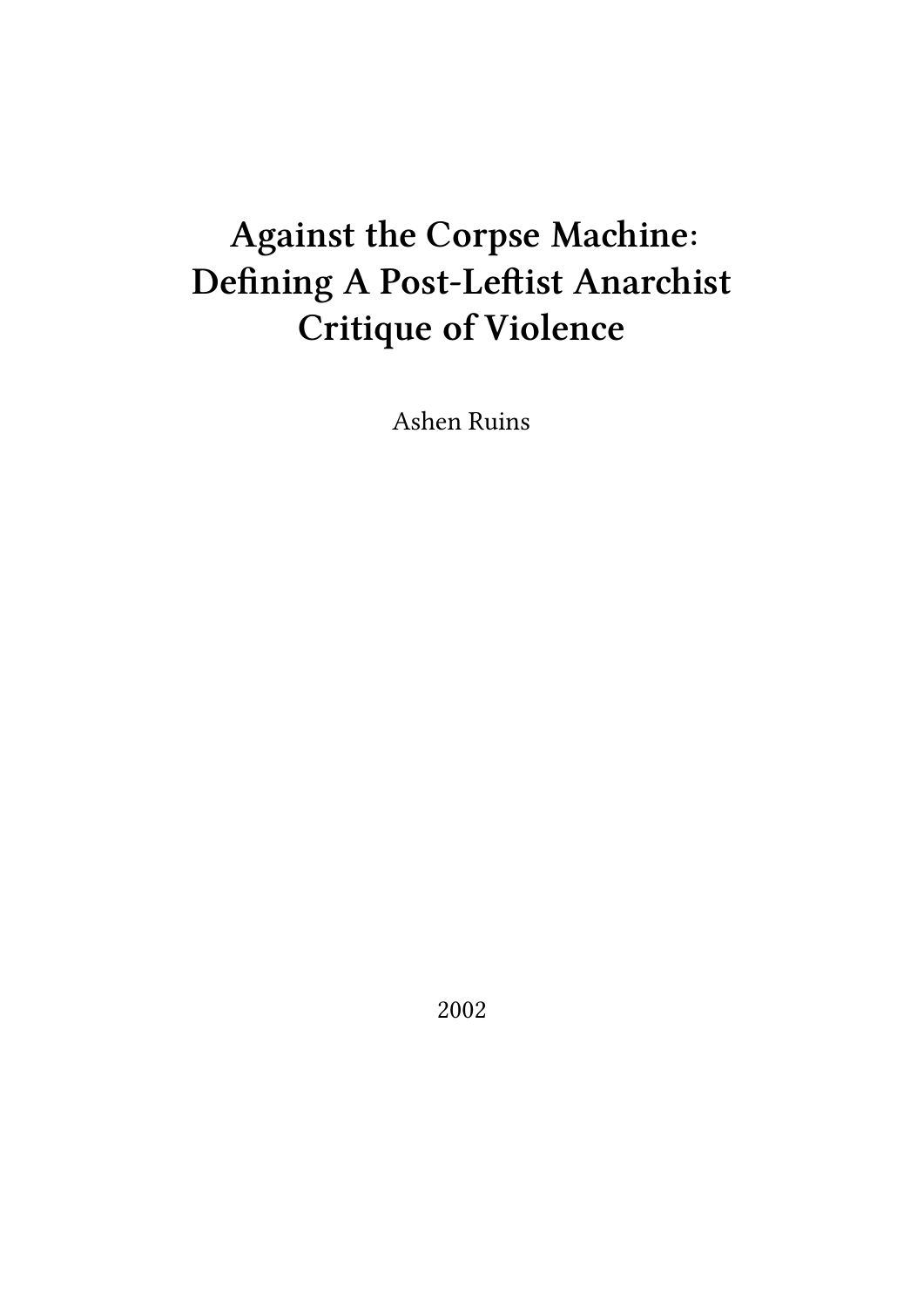## **Contents**

| "The People" are Alienated by Violence and Other Myths $\dots \dots \dots$ 13                   |  |
|-------------------------------------------------------------------------------------------------|--|
|                                                                                                 |  |
| Mean Ends $\ldots \ldots \ldots \ldots \ldots \ldots \ldots \ldots \ldots \ldots \ldots \ldots$ |  |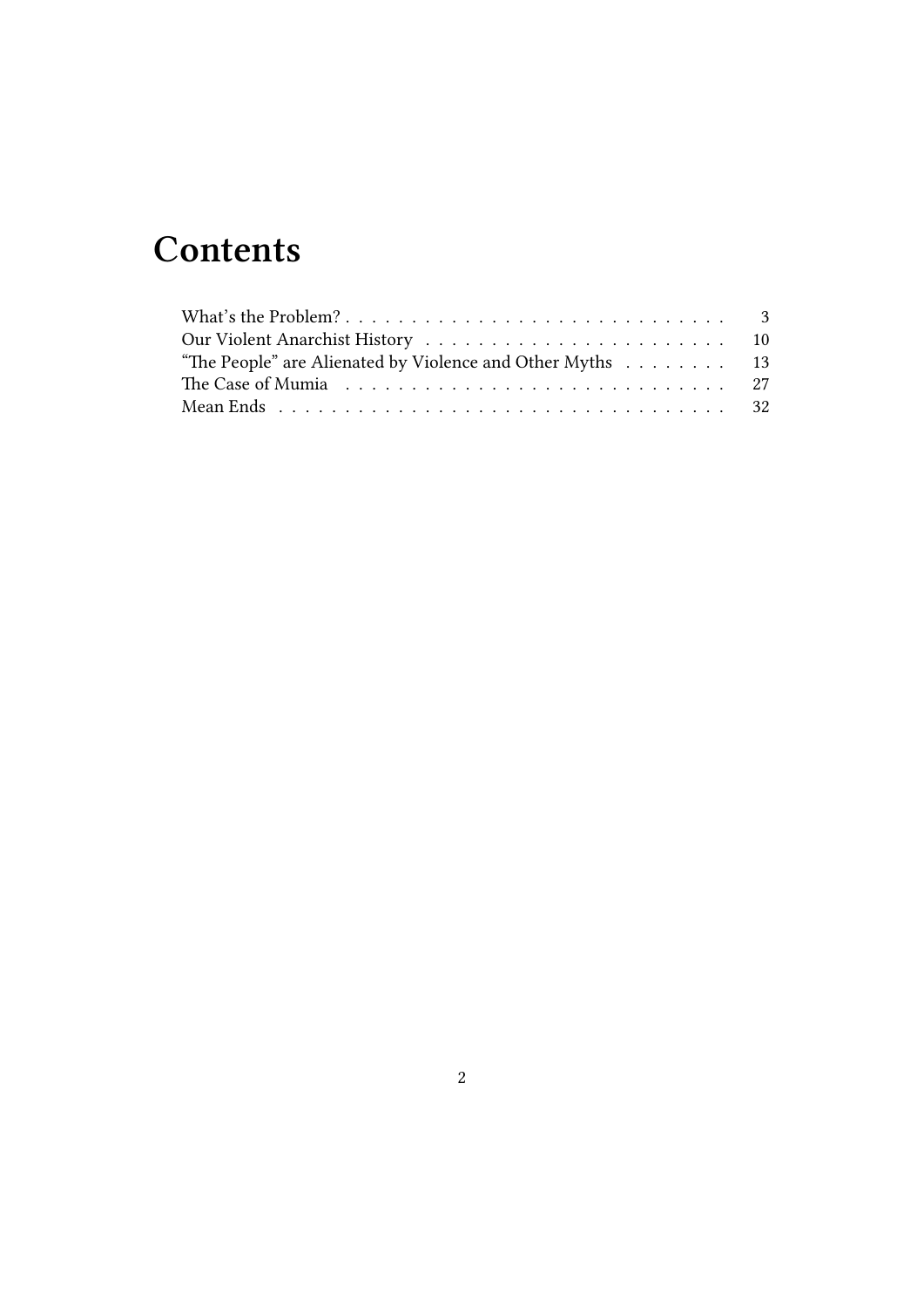#### <span id="page-2-0"></span>**What's the Problem?**

Sometimes anarchists are slow learners. Disregarding the famous, definitive and prognostic Marx-Bakunin split in the First International near the end of the 19<sup>th</sup> century, anarchists overall have continued to cling to the obsolete notion that anarchy is best situated within the otherwise statist Leftist milieu, despite the bourgeois democratic origins of the Left-Right spectrum. Since then communists and Marxists, liberals and conservatives alike have had us right where they want us  $$ and it's shown in our history. In continuing to view ourselves as Leftists, despite the glaring contradictions in such a stance, we have naturally relegated ourselves to the role of critic within larger movements, and often found ourselves either marching towards goals which stand in direct opposition to our own interests or suckered by counter-revolutionary appeals to anti-fascist or anti-capitalist unity.

The anarchist, as Leftist, swims in a sea of contradictions, much of which derives from our passive acceptance of the grip that Leftists have over the political dialogue, both in terminology and in the framing of issues. In conceding to them the underlying territory of debate, North American anarchists have historically been forced into reactionary roles, arguing for nonsensical nuanced points or for means over outcomes. Until we are able to break this cycle and forge an independent critique that reflects our own ends, we are doomed to replay the past. If our goal is genuine revolution (and why settle for less?), then Leftism, and the hold it has over our discourse must be rejected. Similarly, we must also confront within our movement the privileges that make the Leftist dialogue attractive. While there are many aspects of Leftism with which anarchy comes into conflict (critiques — or lack thereof — of technology, progress, sexism, hierarchy, statism, white supremacy, etc., all of which need to be evaluated on their own merits), one in particular deserves special attention: violence. Violence must never be romanticized or fetishized, and resorting to violence should not be a casual decision, tactically, strategically or personally. However, the current dominant anarchist critique shares much too much common ground, not incidentally, with that of the Statists and Leftists, which may as well be the standards of the capitalist and the politician for all the difference it makes. As such these standards deserve careful  $-$  and skeptical  $-$  scrutiny.

Rather than reflecting a genuinely unique perspective, the current anarchist critique of violence is clouded by Statist assumptions and middle class fears. The rise of the primitivist critique of society, and the linkage that critique makes between early human societies and our own, provides not only a great example for anarchists to point to of the practicality of anarchist values, but it also allows us the opportunity to finally remove ourselves from under the shadow of the State and capitalism and to forge an independent vision that is not reactionarily anti-Statist, but rather, presents a positive stateless alternative that is informed by human ex-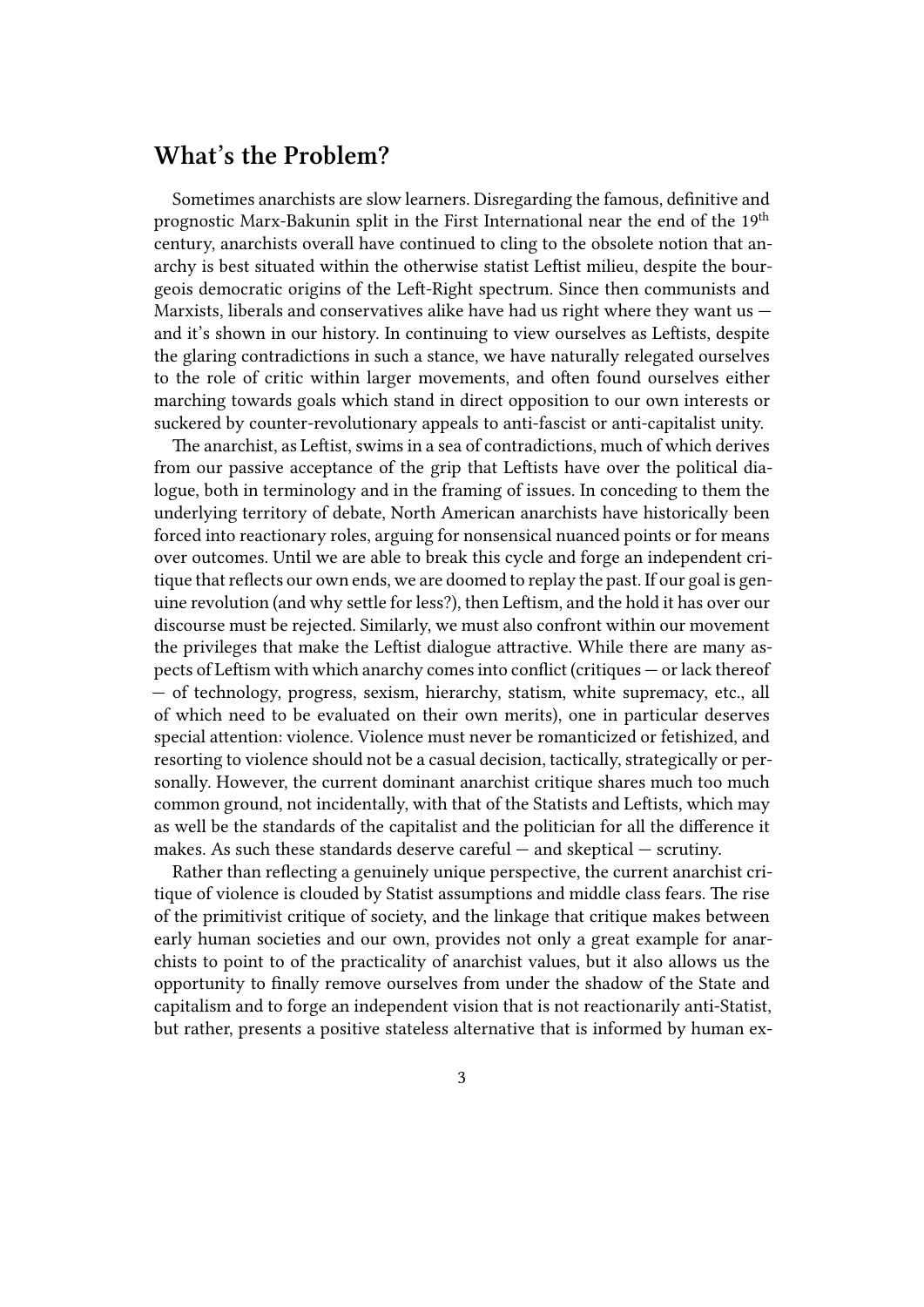perience before the rise of the State as well as our experience after it. In this sense Statism is reactionary. However, this is not a nuanced argument, nor is it mere semantics. As long as anarchy remains reactionary, there is little hope that we will have a chance of creating a society much different from the one in which we already live (throw in a little worker's control here, a few neighborhood assemblies there, federate, federate, federate — industrial democracy, bourgeois democracy). Refusing to confront and reconcile the effect anarchism's modern industrial origins has had on its vision (likewise the Bohemian middle class current gaining popularity), as well as failing to appreciate the opportunities presented by taking a serious look at the Primitivist critique (are you paying attention anarcho-syndicalists?), will surely spell failure just as quickly as joining the government did in Spain '36 (anarcho-syndicalists, are you still listening?). Part of this transition means that anarchists must reconcile our own violent past with our vision of the future society and reject the hold that Leftism, Statism and privilege has over the debate. Realistically, it may mean breaking with some of the more Leftist influenced strains of anarchism, like anarcho-syndicalism, which probably deserves to remain on the Left, and has a vision that still looks too much like the shell of the old world it claims to want to supplant (plus, the One Big Union looks a lot like One Big State, and I have little faith either will whither away). Much of the critique of breaking with the Left will be quite useful in evaluating anarcho-syndicalism, however that is beyond the scope of this essay. The weight of their history and critiques, however, may turn out to be our cement shoes in the end if we fail to evaluate them honestly and critically.

The anarchist as reactionary is clearly illustrated by the continuing debate over violence. Not unlike the capitalist press, we anarchists have never come to terms with our violent history. With the rise of anarchy as a growing force, the stereotype of the anarchist as a violent disturber of public order has again been raised and reinforced by the media, government and within the larger affiliated movement itself in an effort to discredit and marginalize us. Again and again, anarchists are forced to make nuanced arguments about how "property destruction is not violence" and that "the real violent element is the police", despite the fact that these arguments are not getting through and without recognizing their defensive nature. Do anarchists really eschew violence? Not at all. The violence/non-violence dichotomy is a false one, but playing into it effectively prevents us from forging our own strategies and distinct vision of society.

Rather than making the point that violence is often necessary and even appropriate within the struggle, we have allowed the moralizing Leftists and liberals to control the dialogue and to impose their own hypocritical standards of violence on us. It should not be forgotten that Leftists inherently believe in the legitimacy of the State, support its monopoly on violence and largely (and rightly) see violent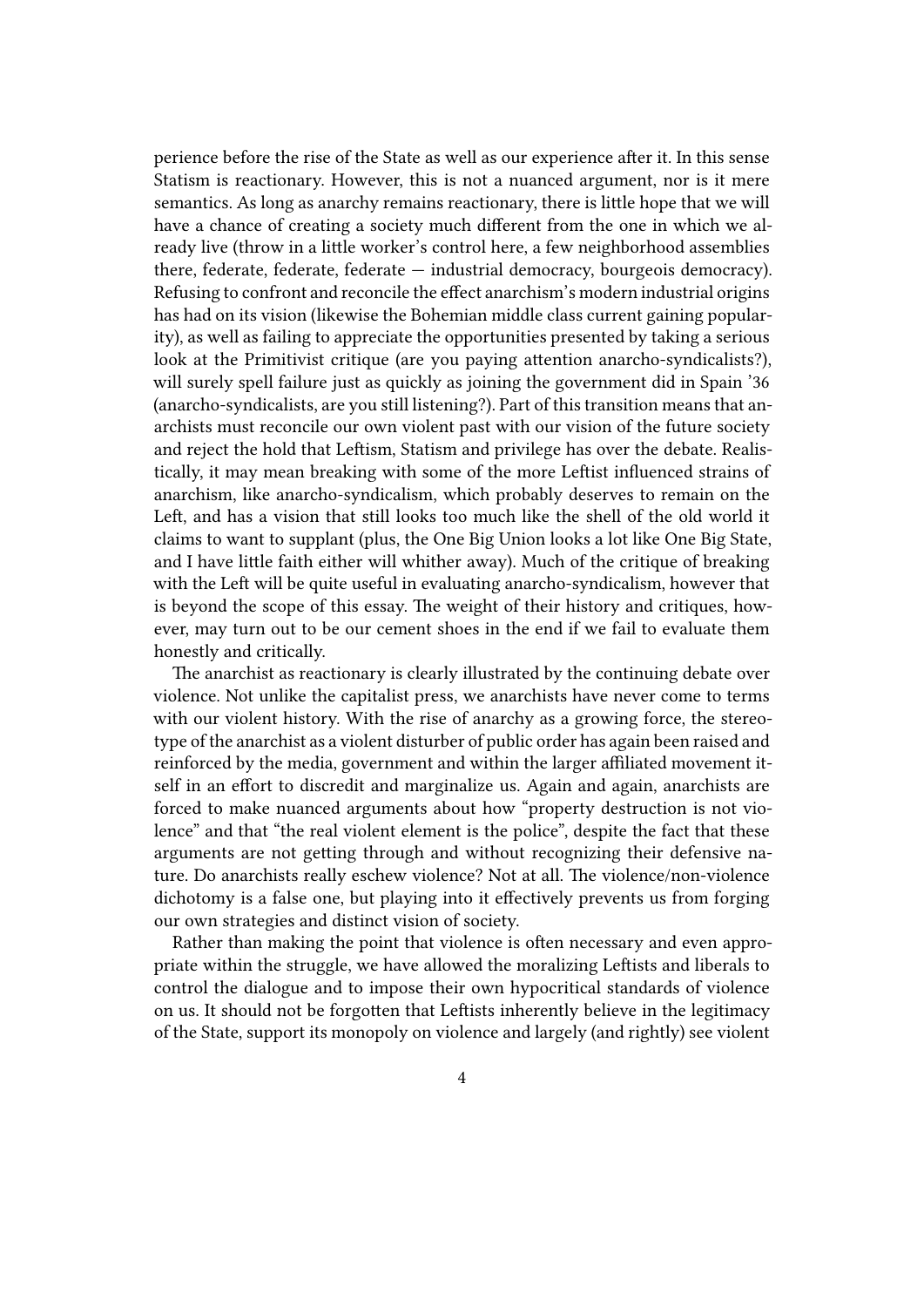opposition to the State or capitalism as repudiations of this presumption, particularly when it comes from anarchists, who obviously seek its absolute destruction. Implicitly recognizing the right of some to rule over others, Leftists seek to "speak truth to power", not to smash it. Even Leftists who support armed struggle are in truth merely extreme examples of the overall trend within Leftism as a whole; while they may approve of violence as a means of struggle for their particular group or faction, in the end they seek to reconstitute the State's monopoly of force — in their hands, or that of their party (where, presumably, we are to believe they will utilize it more justly). In this sense they are very much within the "burn the village in order to save it" political tradition  $-$  a tradition with which, like fascism, the State is clearly quite comfortable. The skepticism with which most anarchists view these groups' commitments to post-revolutionary non-violence is certainly justified. It also should not be forgotten that even revolutionary Marxist groups do not reject electoral politics as legitimate vehicles for change. In many ways this validates the anarchist critique of the State: revolutionary Leftists do not see violent change as an exception to their otherwise non-violent politics. Instead, their violent revolutionary politics should more properly be viewed as a natural extension of the unspoken (by Leftists) acknowledgement of the violence inherent in the State. In fact, many "revolutionary" Marxists and communists acknowledge this, claiming that the State must be preserved, temporarily, of course, so that it may utilize its monopoly of violence to attack counter-revolutionaries (guess who they are?) and, paradoxically, preserve the revolution so that the State can then whither away. The revolutionary black anarchist, Kuwasi Balagoon, put it this way in his classic essay, "Anarchy Can't fight Alone":

…the goals of anarchy don't include replacing one ruling class with another, neither in the guise of a fairer boss or as a party. This is key because this is what separates anarchist revolutionaries from Maoist, socialist and nationalist revolutionaries who from the onset do not embrace complete revolution. They cannot envision a truly free and equalitarian society and must to some extent embrace the socialization process that makes exploitation and oppression possible and prevalent in the first place.

Therefore, since the aims of the Left involve mere changes in leadership, they cannot be legitimately considered revolutionary. Why, then, if our goals are opposed, should we allow their moral rubric to be imposed upon us? Instead of claiming that smashing a window isn't violent  $-$  a point that average people reject out of common sense (and therefore makes me wonder about the common sense of some anarchists) — why don't we drop the semantics and admit that, yes, it's very clearly violent and then make a case for it? Do we consider the Israeli bulldozing of Palestinian homes non-violent? If, on the other hand, smashing a window is merely a symbolic act, but not violent, what message are we trying to send? With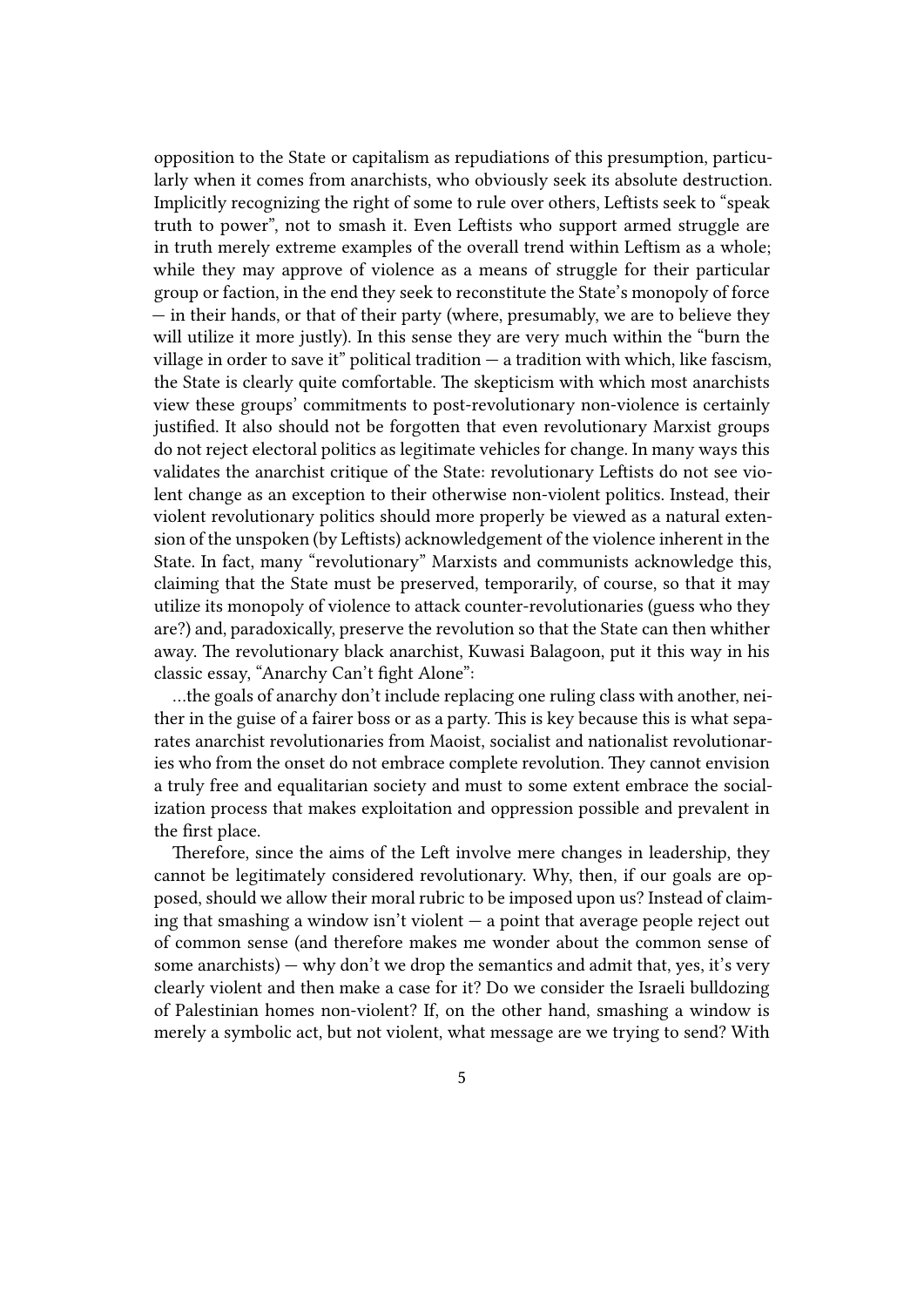smashing a window thus set as the absolute limit of appropriate dissent, aren't we really making the absurdly contradictory point that this violent system must be opposed through a variety of tactics, up to and including smashing a window (which is not violent, by the way). But no further. Is this the limit, then, of our resistance? What a sad comment on our motivations, if non-violence is the furthest frontier of our rage in the face of this corpse machine, America.

What do we do then, once anarchists or, more realistically, everyday folk do start picking up rocks (or other weapons) and using them against cops? In the case of average people engaged in revolt, what will distinguish our moralizing denunciations from those of the Leftists and the State? When this happens with anarchists (much less frequently, of course), Leftists and liberals point fingers and, in response, anarchist comrades will go to great lengths to explain how the poor anarchists were merely defending themselves. But let's examine the logic of this point: must we always be on the defensive then? Are we perpetual victims? Or is it more likely, as Alfredo Bonnano pointed out in his essay, *Armed Joy*, that we have created an ideological construct which does not allow us to see ourselves as instigators of conflict?

One fine morning during a peaceful demonstration the police start shooting. The structure reacts, comrades shoot too, policemen fall. Anathema! It was a peaceful demonstration. For it to have degenerated into individual guerrilla actions there must have been a provocation. Nothing can go beyond the perfect framework of our ideological organization as it is not just a 'part' of reality, but is 'all' reality.

We cannot perceive ourselves as acting first nor of seizing the initiative once we are attacked. What, then, are the implications of this? Pacification. Reaction. Can revolution realistically be touted as one of our goals as long as this construct holds sway? Even when anarchists are not condemning the use of violence, we're usually the last to know when it's going to be used. Take for instance the recent uprising in Cincinnati. How come in an anarchist movement that's bigger than it's been in decades (maybe longer), the best we can do is make a token showing when the shit hits the fan? The bulk of our participation was limited to either watching on TV (or the Internet — the Spectacle adapts with technology) or writing papers after the fact lamenting the lack of anarchist participation. Clearly busing white anarchists in from the suburbs is probably not the best way to support such revolts (as long as anarchists remain outsiders, that is). However, the fact that anarchist participation was negligible speaks volumes. Of course, there are plenty of ways that white anarchists can tie up police and support such revolts without actually driving into non-white rebelling neighborhoods. How come white anarchists, who can be so creative when it comes to the letter-number road protests, (lock-downs, street theater, property destruction, Black Blocs, molotovs) are at a complete loss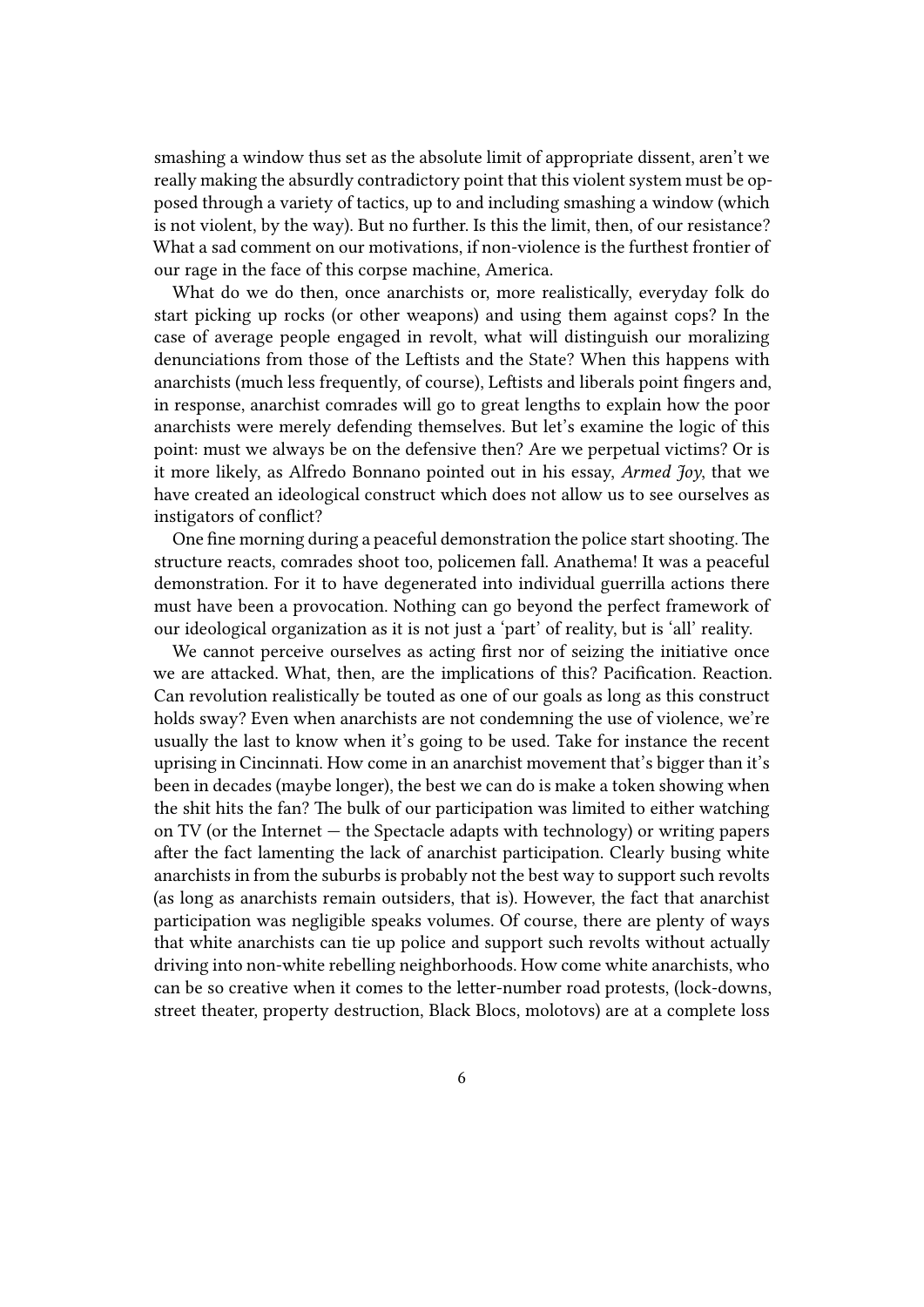when this kind of thing happens? It isn't timing, believe me. If we hope to change this we must examine and root out the source of our reluctance.

Setting aside the pure hilarity of permitting the Left or Statists to act as the moral authority on violence, or anything else, the contradictions of the Leftist-influenced stance on violence takes on racist undertones when we consider that anarchists often support violent struggles in the Third World. This raises the troubling conclusion that anarchists, like the rest of our self-proclaimed Leftist "comrades", are really just a bunch of racist  $NIMBY's<sup>1</sup>$  who, while supporting the violent struggles of non-white people abroad, fear its implications at home (Chiapas but not here; East Timor but not here; Colombia but not here, etc). In fact, many North American Leftists strongly condemn the State's increasing war against the FARC and other violent authoritarian communist groups while effectively blaming the anarchists here in America for the police repression at mass actions. Until the World Economic Forum protest in New York and the September 11<sup>th</sup> attacks weeded most of them out, the Left has claimed exclusive ownership over the major protests, while the presence of unruly anarchists has elicited much hand-wringing concern from them, especially when anarchists steal the show with their violent antics (which, by the way, not once causes the least bit of introspection among Leftists about why their politics and tactics are just so damn uninteresting in the first place). And yet one senses that, as the *Village Voice* put it recently in their story, "Keepers of the Flame", that "anarchism has now become 'the pole that everyone revolves around,' much as Marxism was in the '60s. In other words, even young activists who don't identify as anarchists have to position themselves in relation to its values." This creates the conundrum of anarchism as both the black sheep and the heart of the movement. This seems like quite a perplexing situation until we start to think of it within the overall eclipse of the Left in North America. Perhaps the Left senses its own impending irrelevancy. But then anarchists are hardly alone in the contempt they receive from the Left. When it comes to issues of race, which in America is basically just code for class anyhow, the American Left has historically ignored at  $best - or at worst, undermined - the struggle of non-white people in the U.S.$ As one case in a much larger point, Noel Ignatiev remarks on this particular historical American Leftist myopia in his essay, *Introduction to the United States: An Autonomist Political History*. The whole essay should be essential reading, but one section dealing with the Left's refusal to join the fight against the end of Reconstruction makes the point quite well:

So it was that New York in 1871 witnessed a march of 20,000, demonstrating solidarity with the workers of Paris, 20,000 radicals who were able to look across

<sup>&</sup>lt;sup>1</sup> Not In My Back Yard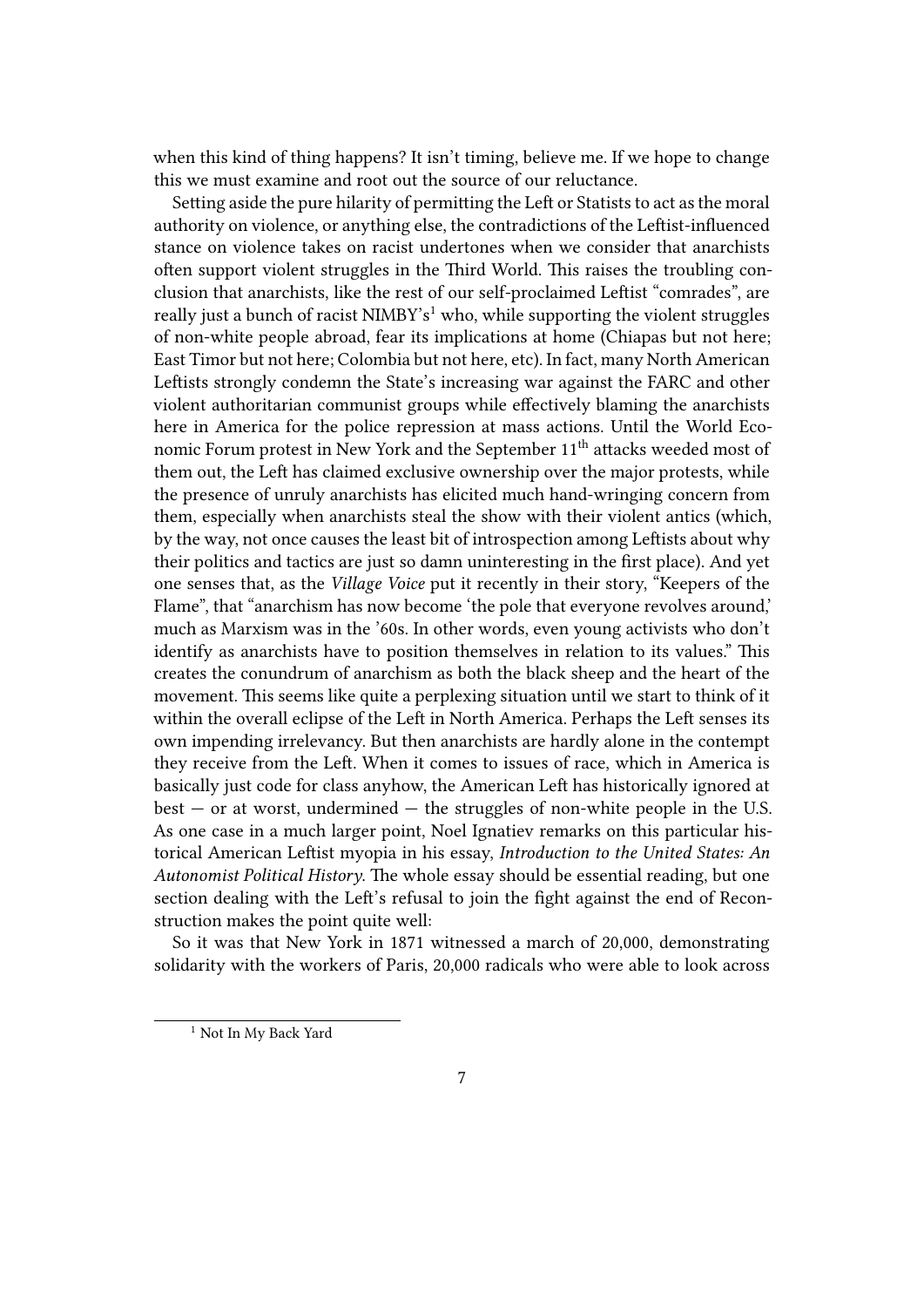the ocean to the Paris Commune but were unable to look five hundred miles to the South…

The Civil Rights movement of the 60's was the one real highpoint for the Left when it came to race, if we are to believe their own mythology. And yet, a more careful look at that struggle shows again the failure of the Left when it came the attacking white supremacy. Further, we often forget that the anti-war movement and the Civil Rights movements were not one and the same. The truth is, the black anti-war refrain, "No Vietnamese ever called me nigger," had little resonance with the bulk of the Left, despite the Leftist mythology that now dominates such discourse. Meanwhile most blacks in America quite clearly understood the link between their oppression by the white supremacist system at home and the colonial oppression of non-whites abroad in ways the white Left never did. Eventually, the white Left fell away disillusioned before the war was even over, leaving the Black Panthers and other non-white radical groups in ruins thanks to COINTELPRO and their own internal personal and structural flaws (a point which many anarchists fail to realize but should not be afraid to make). Chris Crass does a good job highlighting the different methods of organizing in his essay, *Looking to the Light of Freedom: Lessons from the Civil Rights Movement and Thoughts on Anarchist Organizing*. He discusses the case of Ella Baker, civil rights organizer, and the resistance she encountered attempting to organize horizontally rather than hierarchically as the bulk of the Left wanted. In her days working for the NAACP and the Southern Christian Leadership Conference, headed by Martin Luther King, she encountered sexism, cults of personality and top-down organizational structures that actively discouraged grassroots organizing. And, of course, that is one of anarchism's main critiques of the Left  $-$  it's organizing style. But while the Left in general failed to get the link between the imperialist war abroad and civil rights at home, it was painfully clear to Black America. Writing at that time, Charles Ross commented,

No black man should fight in Vietnam. No white man should fight in Vietnam; but definitely no black man.. here is a man, who is already in slavery,… going somewhere to fight for the freedom of somebody else. If a black man is going to fight anywhere, he ought to be fighting in Africa, Mississippi, or Columbus.

Most white Leftists were much more involved in the anti-war movement than they were in the fight for civil rights, which echoes Ignatiev's earlier point. Again, it's useful to look to Ignatiev for a description of that era, especially its end:

"The process in the white movement was quite different: there the students had hurled themselves at the walls of power, to no apparent avail — the war was still going on. Never able to recognize the Black struggle as their own cause, unable to develop an approach to the white worker, the majority of white student radicals turned away from radicalism."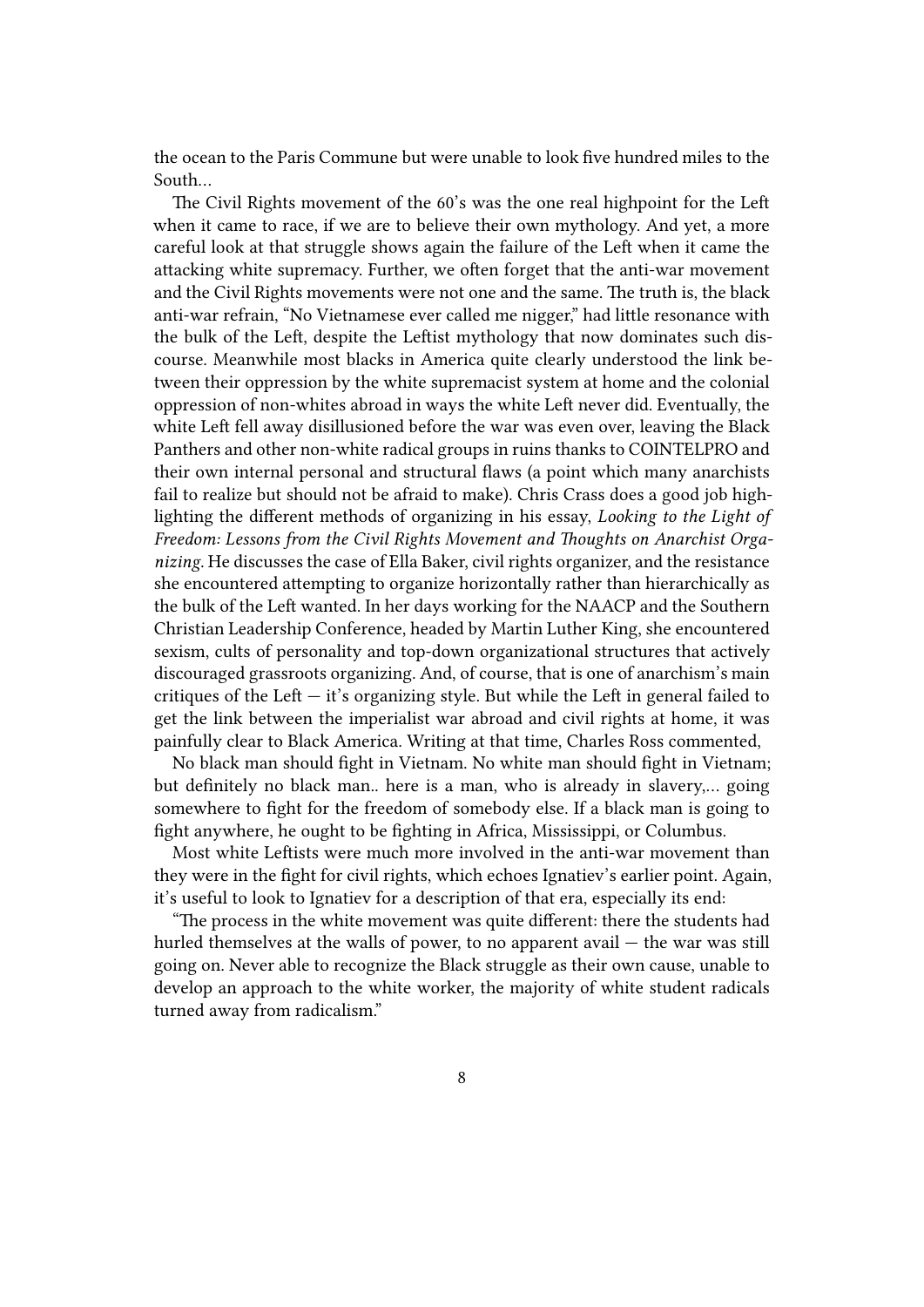Of course, its not just winners who write history, it's also written by defeated, but surviving institutions, so the story that the Left tells itself about that era serves its own interests. Even in retreat, the Left's version of the Civil Rights struggle and anti-war movement plays up the roles of white students and leaders, while ignoring the contributions of everyday people and, interestingly, the Vietnamese people entirely, who became mere landscape — background — to the white settler mind, both student and soldier. To hear the Left tell it, the war was stopped by white students, presumably splitting their time between their classes, fighting against the war and for civil rights, while the Vietnamese people, suffering well over a million deaths, played mere supporting roles hardly worthy of credit. Ward Churchill does a good number on this presumption in his book *Pacifism As Pathology*, where he writes,

"…as always, it was the armed struggle waged by the Vietnamese themselves  $-$  without the pretense of systematic support from American pacifists  $-$  which finally forced the war to a close…"

As Churchill points out, that kind of patronizing revisionism is something that anarchy would surely do better without.

Among Leftists in North America it is generally accepted that the in-your-face attitude of anarchists will lead to widespread repression of the Left, effectively reversing their position on violence as it applies overseas. In fact, what is more likely the case is that the aggressive tactics of the anarchists have legitimized the more reformist center in the eyes of the State, which is already recruiting willing accomplices amongst the Left to a "seat at the table". Groups like Global Exchange and celebrities like U2's Bono (featured recently in a *Time* magazine cover story, "Can Bono Save the World?") are already lining up, while the media, capitalist lapdogs that they are, have continued their quest to deliver our heads on platters to the new "anti-terrorist" regime. On the international scene, fearing for their legitimacy in the eyes of world power brokers, the World Social Forum in Puerto Allegro recently excluded "violent" anarchists where, presumably, they would have rubbed shoulders with French and other government officials famous for their advocacy of non-violence in places like Algiers, Vietnam, Iraq and Afghanistan. Of course, the irony was lost on the Statist organizers. On the ground this Leftist/State symbiosis reveals itself in "radical" peace police linking arms to protect Starbucks from the rampaging Black Bloc or co-operating in pointing out and apprehending propertydestroying anarchists for the police. This is a strategic point that anarchists ought to consider carefully. However it seems likely that the solution is not to back off violent tactics, but rather to continue to push the Left into increasingly ridiculous and conciliatory positions with regards to the State so as to remove the illusion of separateness that surrounds them. The Left is still very much a part of the State system — they validate each other the same way that unions validate capitalism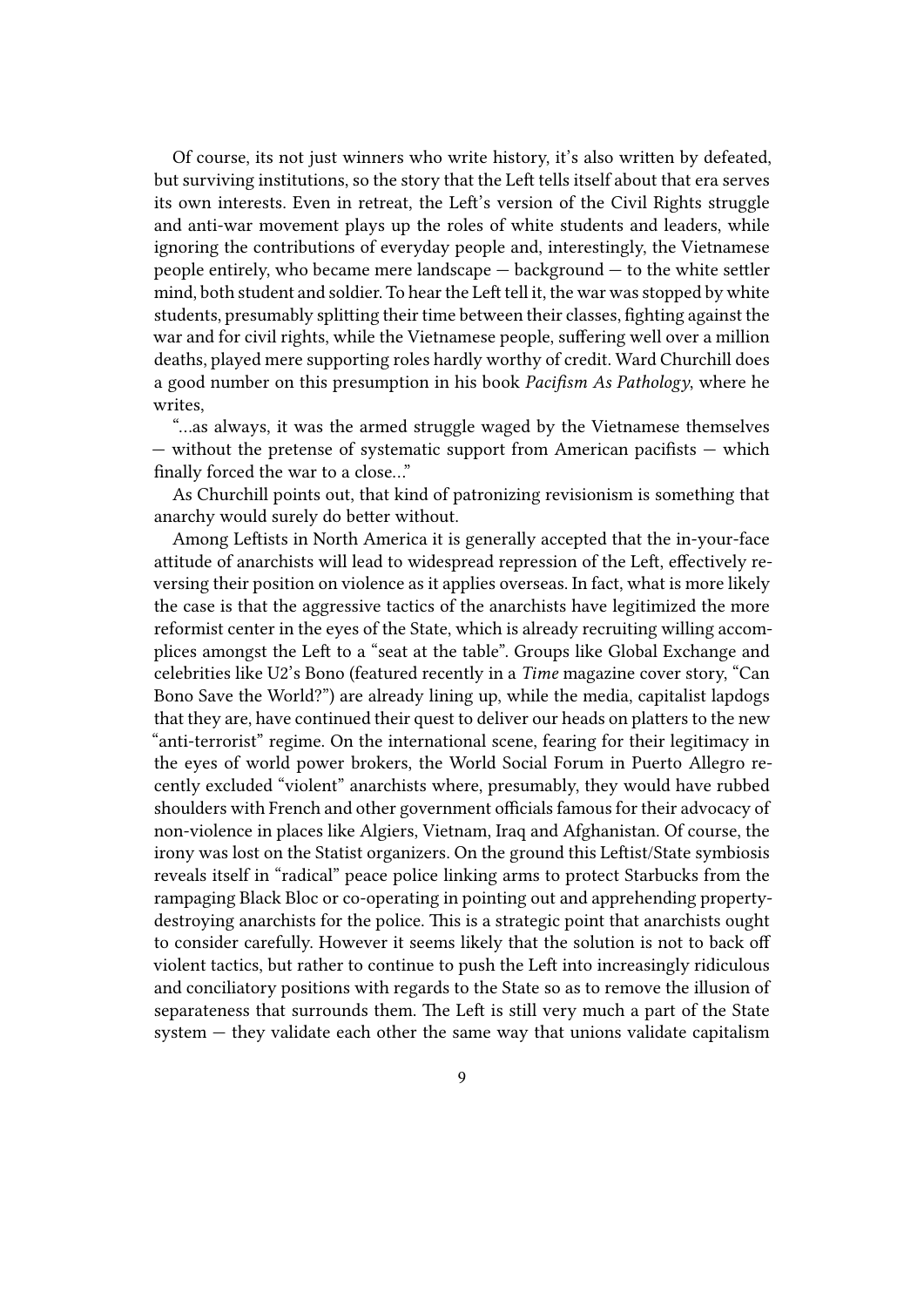and placate workers; that is, continued escalation of tactics will reveal them as the peas of the same pod that they really are. Just as the Left is an integral part of the system, so then are anarchists who continue to support the Left. In this context, then, isn't the continued insistence by some that property destruction is not violent really just an attempt to corral anarchists into relationships with the Left that do not threaten its overall reformist goals and bankrupt values?

But are anarchists afraid, like Leftists, that if the violence genie is let out of the bottle then those with a real interest in change will run amok, perhaps taking the whole bankrupt system down once and for all, along with the white supremacy and other attendant privileges which underpin it? This strikes me as distressingly reminiscent of the classic "mob rule" arguments with which rich white men defended their privileged power in the face of  $19<sup>th</sup>$  and  $20<sup>th</sup>$  Century reforms that expanded the franchise to women, Blacks and non-propertied white males (and many suffragettes, it should not be forgotten, justified extending the vote to white women in white supremacist terms in order to counteract the influence of nonwhite males). But this characterization really becomes quite fitting once we begin to reconceive the Left and the State as complementary rather than oppositional entities. Given the dominance of white, middle-class, college-degreed (or soon-to-be degreed) men in the North American anarchist movement — who probably have good reason to fear a broad revolution, by the way — this hardly seems like an inappropriate conclusion to draw. Especially given the lackadaisical attitude most white, male anarchists take towards confronting or putting their privileges on the line. As privileged folks, do white, middle or upper class anarchists presume that their example leads the way for oppressed people, and, if so, then how does this differ from the white savior notions that drive liberal and Leftist do-good-ism? This assumption is pure vanguardism and refuses to recognize the constantly existing violent resistance occurring all around us. Not to mention the fact that it exhibits an ostrich-like ability to ignore the everyday violence which confronts the poor, especially the non-white poor in this country. The only way out of this predicament is finally to recognize the logical conclusions of our own arguments, and that means entirely rejecting the bullshit violence/non-violence debate, and Leftism along with it.

#### <span id="page-9-0"></span>**Our Violent Anarchist History**

Let's face it, anarchist history was often very violent. Bombs were thrown, clergy were killed, fascists were shot, industrialists were stabbed, politicians were assassinated and police were attacked, often with massive support and even participation from non-anarchist poor people. Violent acts, by themselves, do not necessarily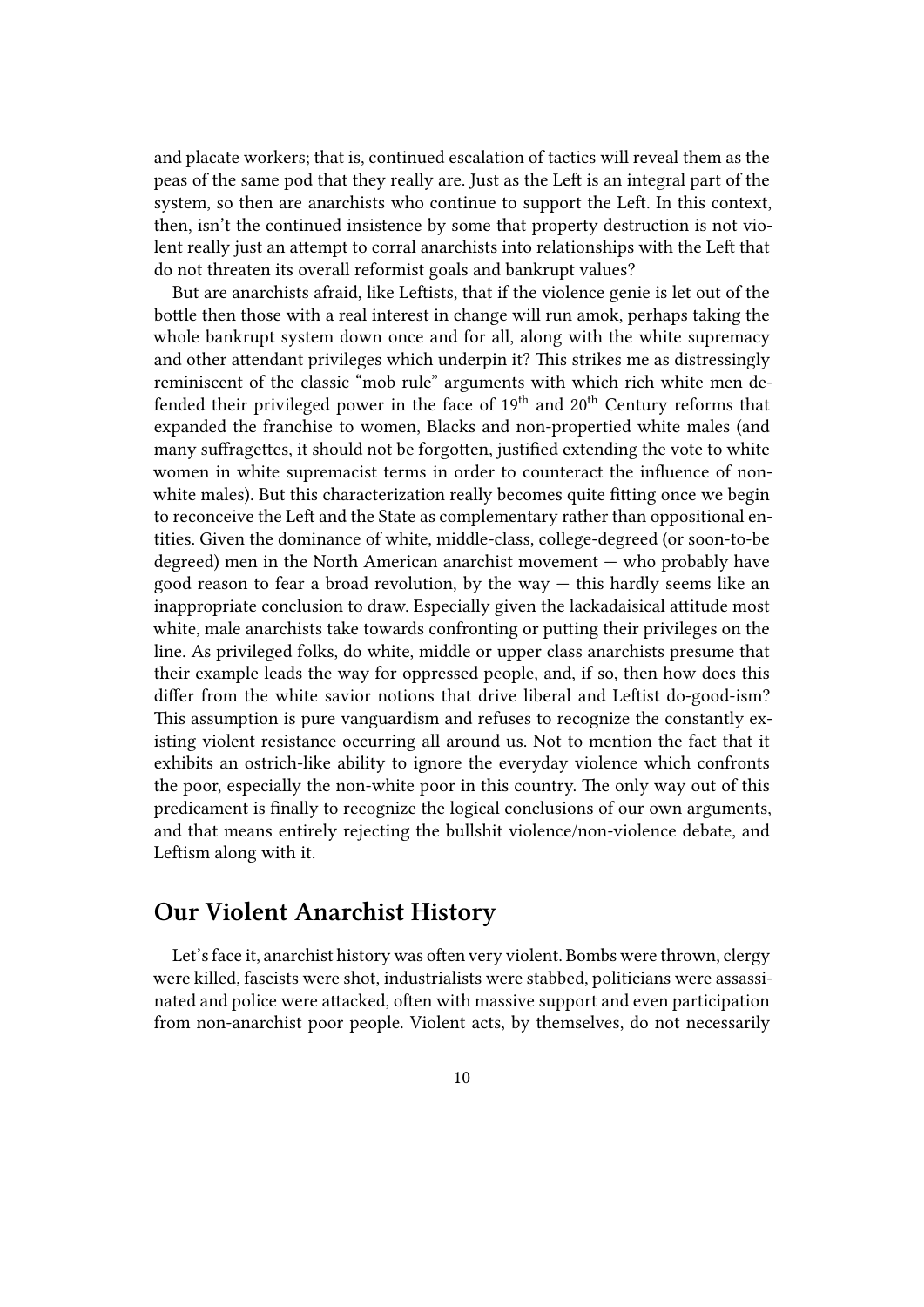alienate people. Voting alienates people  $-$  ask the more than half of Americans who don't vote. Protests alienate the people — ask the vast majority who don't attend. Rather than feeling overwhelmed by the impotence of Leftism, let's look around us for the signs of everyday struggle and see what there is to support. Let's see what the Statists and liberals are afraid to acknowledge or support. Let's evaluate the differences between the anarchists of yesteryear and those of today.

For one, anarchists of days gone by did not allow their often-violent tactics to be defined by the rest of the left. Part of the reason why is because they clearly situated themselves among the oppressed and saw their struggles as coming from solidly within it. Many anarchists, among them Emma Goldman, Errico Malatesta, Lucy Parsons and Luigi Galleani, advocated the full range of violence, from the affinity group of the "propaganda by the deed" anarchists at the turn of the century to the more broad-based insurrections in Spain before and during the Civil War (the anarchists called them the "highschools of the revolution"  $-$  i.e. practice for the big one). The CNT, for all its flaws still the self-professed mass vehicle for anarchist revolution in Spain, declared in its program of May 1936,

Once the violent aspect of the revolution has ended, we will abolish: private property, the State, the principle of authority, and consequently, the classes that divide men into exploiters and exploited, oppressors and oppressed.

Expressing a similar sentiment, yet more to the point is the declaration of Haymarket martyr Louis Lingg, upon being sentenced to death: "If they use cannons against us, we shall use dynamite against them." Likewise, anarchists like Santo Caserio expressed similar sentiments when they physically attacked politicians and capitalists. "Long live the revolution! Long live anarchy!" shouted Caserio as he stabbed, assassinating, the President of France. "Death to bourgeois society! Long live anarchy!" exclaimed August Vaillant at his execution for throwing a bomb at the French Chamber of Deputies in 1894. Mario Buda, protesting the indictment of Sacco and Vanzetti, bombed Wall Street, killing 30, wounding hundreds more and doing \$2 million damage (including blowing up the office of the notorious capitalist J.P. Morgan). Alexander Berkman, attempted assassin of that strikebreaker, Frick, most memorably wrote in *Mother Earth*,

"Has a single step been made on the road of progress without violence and bloodshed? Has capital ever granted concessions without being forced to it? Has labor won ought but defeat and humiliation in the arena of legality? Away with deceit and cant! As long a you uphold the capitalist system of murder and robbery, just so long will labor resort to violence to wrest better terms. And the sooner we gain the courage to face the situation honestly, the speedier will come the day when the arch-crime of the centuries — Capitalism — the source and breeder of all other crime and violence, will be abolished and the way cleared for a society based on the solidarity of interests, where brotherhood and humanity will become a reality…"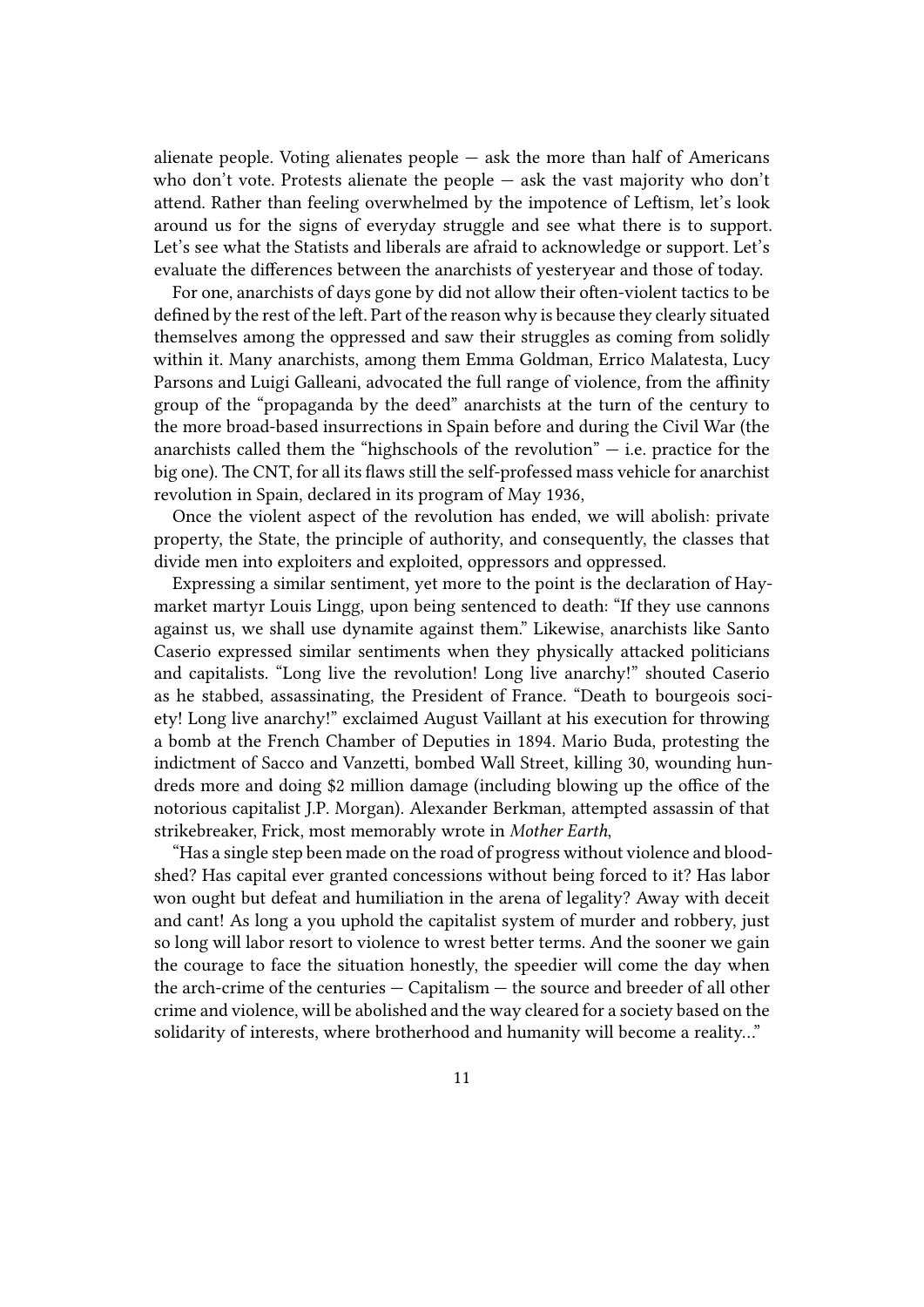Yohann Most wrote in *The Social Monster* that, "The anarchists… have no lust for murder and incendiarism. But they carry on a revolutionary agitation because they know that the power of a privileged class has never yet been broken by peaceable means." Echoing that sentiment, Errico Malatesta said,

There may be cases where passive resistance is an effective weapon, and it would then obviously be the best of weapons, since it would be the most economical in human suffering. But more often than not, to profess passive resistance only serves to reassure the oppressors against their fear of rebellion, and thus it betrays the cause of the oppressed.

Along similar lines, several years later he reaffirmed that sentiment, writing in *La Question Sociale*, the most influential Italian-American Anarchist newspaper in America at the time (later edited by Galleani),

We want to expropriate the property-owning class, and with violence, since it is with violence that they hold onto social wealth and use it to exploit the working class. Not because freedom is a good thing for the future, but because it is a good thing at all times, today as well as tomorrow. The property owners, by denying us the means of exercising our freedom, in effect take it away from us.

We want to overthrow the government, all governments – and overthrow them with violence since it is by the use of violence that they force us to obey  $-$  and, once again… because governments are the negation of freedom and it is not possible to be free without being rid of them.

By force we want to deprive the priests of their privileges, because with the privileges, secured by the power of the State, they deny others the right, that is, the means, of equal freedom to propagate their ideas and beliefs.

While they never really succeeded in creating the broad popular support it takes to stave off the State's suppression, the anarchists of yore at least did not suffer the schizophrenic second-guessing that bedevils many modern anarchists' actions (and rightly so, given the relative privilege of many anarchists). In reading the writings of  $19<sup>th</sup>$  and early  $20<sup>th</sup>$  century Italian and Jewish anarchists one gets the sense that the role of violence in struggle has never been so generally held in ill-regard as it is among anarchist today. While violence has never been uncontroversial, Paul Arvich writes in his book, *Anarchist Portraits*, quoting Joseph Cohen, that after Berkman's attack on Frick, "[his] name became 'a kind of talisman, a source of inspiration and encouragement.'" Some anarchists were, of course, alienated by propaganda by the deed but, Most, Galleani and Malatesta, all open supporters of insurrection and propaganda by the deed, should rightly be considered the most influential writers among Jewish and Italian anarchists at the time.

In Spain during the Revolution anarchists like Buenaventura Durutti and Sabate frequently used violence, and Nestor Makhno's peasant army did not shy from its use either. Anarchist illegalists in France and Argentina provide a powerfully rev-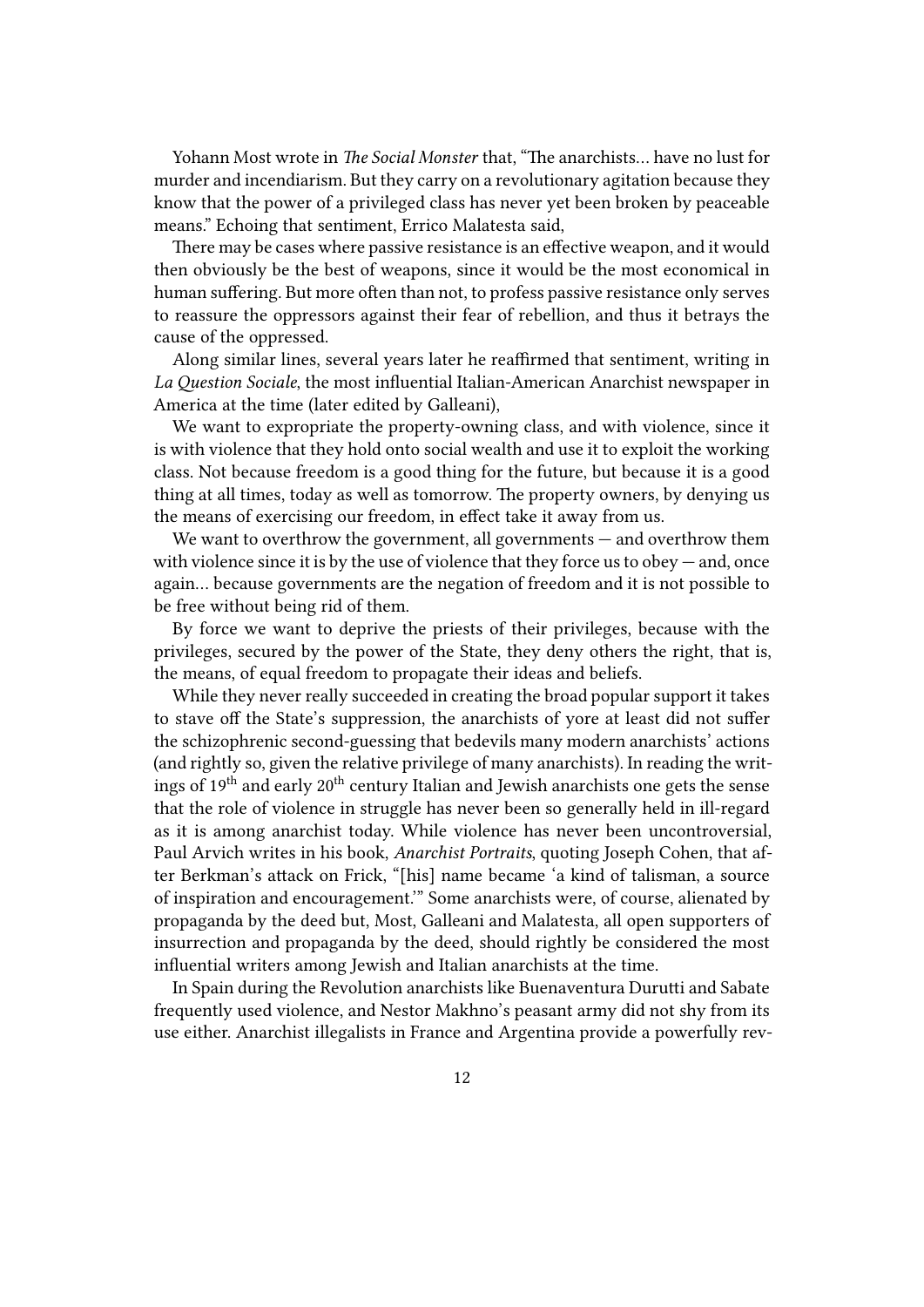olutionary contrast to present-day CrimethInc. as they frequently used violence to further their liberatory desires and to refuse the authoritarian rule of the State that sought to curb them. Despite a creeping tendency towards vanguardism, and because, as Jews and Italians, they existed in many ways outside the social construct of whiteness (which, at the height of American anarchism, did not yet include them), they did not feel the alienation that many privileged modern day anarchists feel towards the genuinely oppressed. However, this should not be taken as a full endorsement of their worldview because, as Ignatiev noted, that support did have serious failures when it came to recognizing and supporting the struggles of people of color. At the same time, that should not be construed as a failure of their view of violence.

### **"The People" are Alienated by Violence and Other Myths**

The dirty little secret that many anarchists and Leftists alike are trying desperately to avoid exposing is that violent actions often have a mass base of support (consider popular support for the many late  $20<sup>th</sup>$  and early  $21<sup>st</sup>$  Century wars and the death penalty as but two obvious mainstream socially acceptable examples), but that anarchists today have failed to maintain their place within this base. Hence the ease with which the Left has subsumed and co-opted our energies and at the same time foreshadowing the ease with which the State will bring its violence to bear on us, likely accompanied by hardly a whimper of dissent from the amongst the poor, for whom our actions often have little relevance, regardless of our grand pronouncements to the contrary. What's particularly troubling — for anarchists, that is  $-$  is that all this is despite the fact that poor folk kill police, rob banks, shoot politicians and attack capitalists (and their proxies) relatively frequently, and with much quiet support from oppressed people across the country. Much of the reason for this disconnect is the privileged way anarchists have continued to locate themselves within the Leftist tradition, unlike the majority of the poor who have quietly opted out of both the Left and the Right, along with electoral and union politics in general (largely for the same reasons). When did anarchists start believing the inherently conservative Leftist lie that "now is not the time", that non-violence is the only legitimate method of social change or that "the people are alienated by violence," especially given the massive evidence to the contrary? Rejecting the millenarianism of Marxism, anarchists have always insisted that any time could be the right time.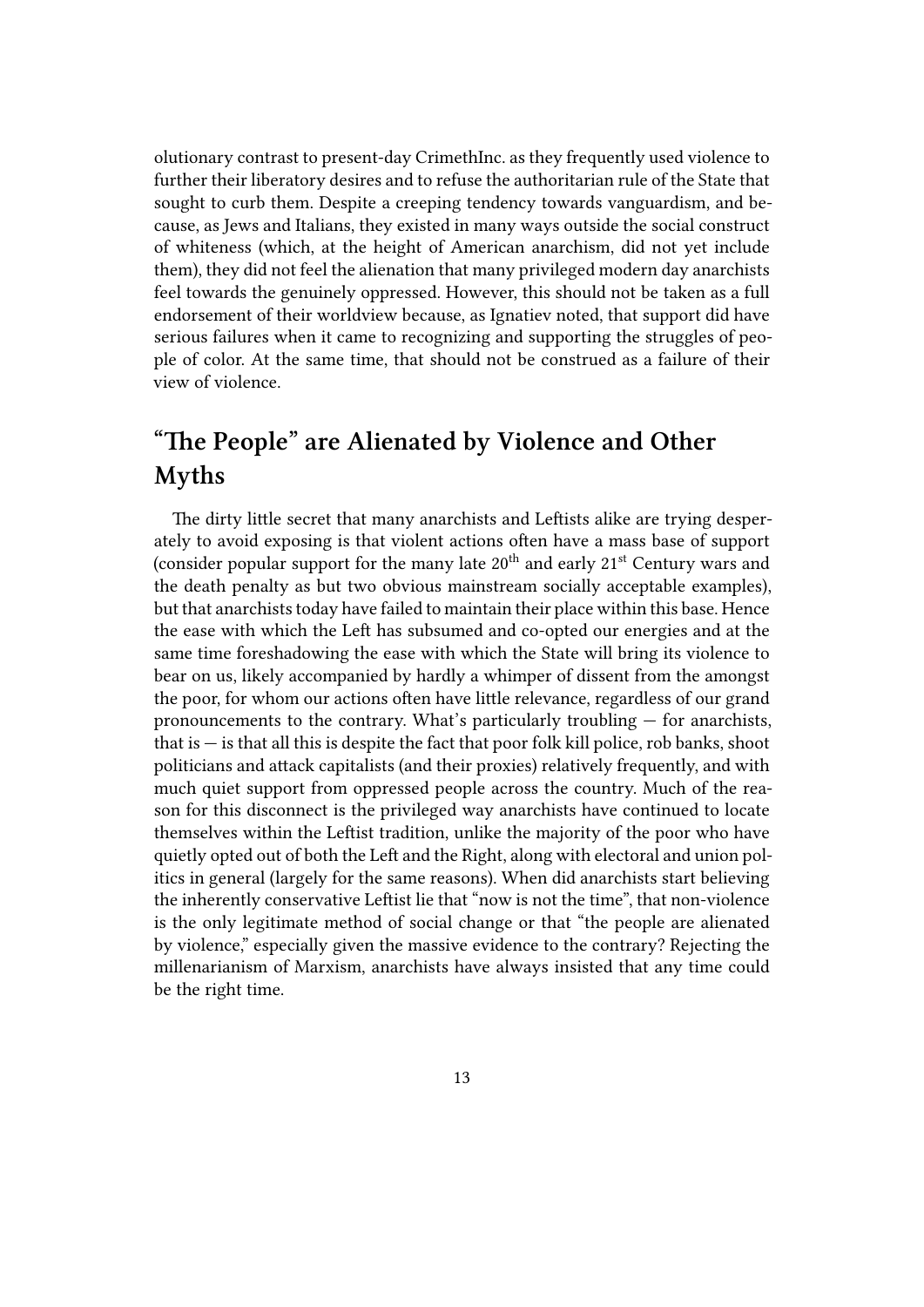But the preponderance of privilege within our movement has created the curious new role of anarchist as conservative. As such, we have left the poor without anyone to support their far-ranging, if isolated, resistance. Even in times of class retreat, there is resistance. Unfortunately for those seeking the validation that official organizations give to a movement (it provides something to join or follow thus alleviating the peculiarly anarchist dilemma of being among the first on the ground — which requires sacrifice, listening and supportive skills that many anarchists do not have), unorganized resistance is happening all around us. This decentralized resistance is in many ways a positive development for anarchists who have a critique of mass organizations and the co-optive, disciplining and conservatizing roles that unions, parties, revolutionary federations and other organizations play in revolutionary times. Imagine for a second, what a mass, decentralized revolt, unmediated by either party or union would look like, not to mention the threat that it would pose to the prevailing order.

The failures of revolutions have been many, however, a great deal of the blame can be placed on the fact that they were co-optible in the first place, and that argument is really about structure. The struggle of the revolutionary element has always been twofold: against the present regime and also against the opportunists who seek to control them (even within their own organizations). We are not conservatives — what stake do we have in the prevailing social order? Eschewing the vanguard, anarchists have always recognized that it was average people who would make the revolution. It is possible and desirable to create a praxis that encourages this type of decentralized, unofficial organization.

Unlike the party, union or revolutionary federation, the affinity group is the organizational model of criminal, conspirator, street protestor, FAI saboteur and ELF midnight gardener alike, and this overlap makes it a natural choice for the basic unit of revolutionary action. In fact, it's probably the most natural form of class resistance, in addition to being the type least conducive to co-optation, the democratic model quickest to act, the least likely to become bogged down in procedure and the most likely to create the kind of broad, sweeping destruction that a modern social revolution would require. All that's lacking for "anti-organizational"/insurrectionist anarchists is a genuine recognition of the central role of white supremacy in America and a commitment to attack it. Where are the ELF attacks against environmental racism? The ELF is listed as public enemy number one by the FBI, and yet its existence goes largely unnoticed by poor communities of color because for them it is largely irrelevant. The burden is on the ELF to bridge that gap. The only paradigm within which most environmentalists are able to conceive people of color is the imperialist one. They have no critique of race within the American context. That is, the only space environmentalists have for them is as indigenous people struggling in far off places against forces largely beyond anyone's (re: white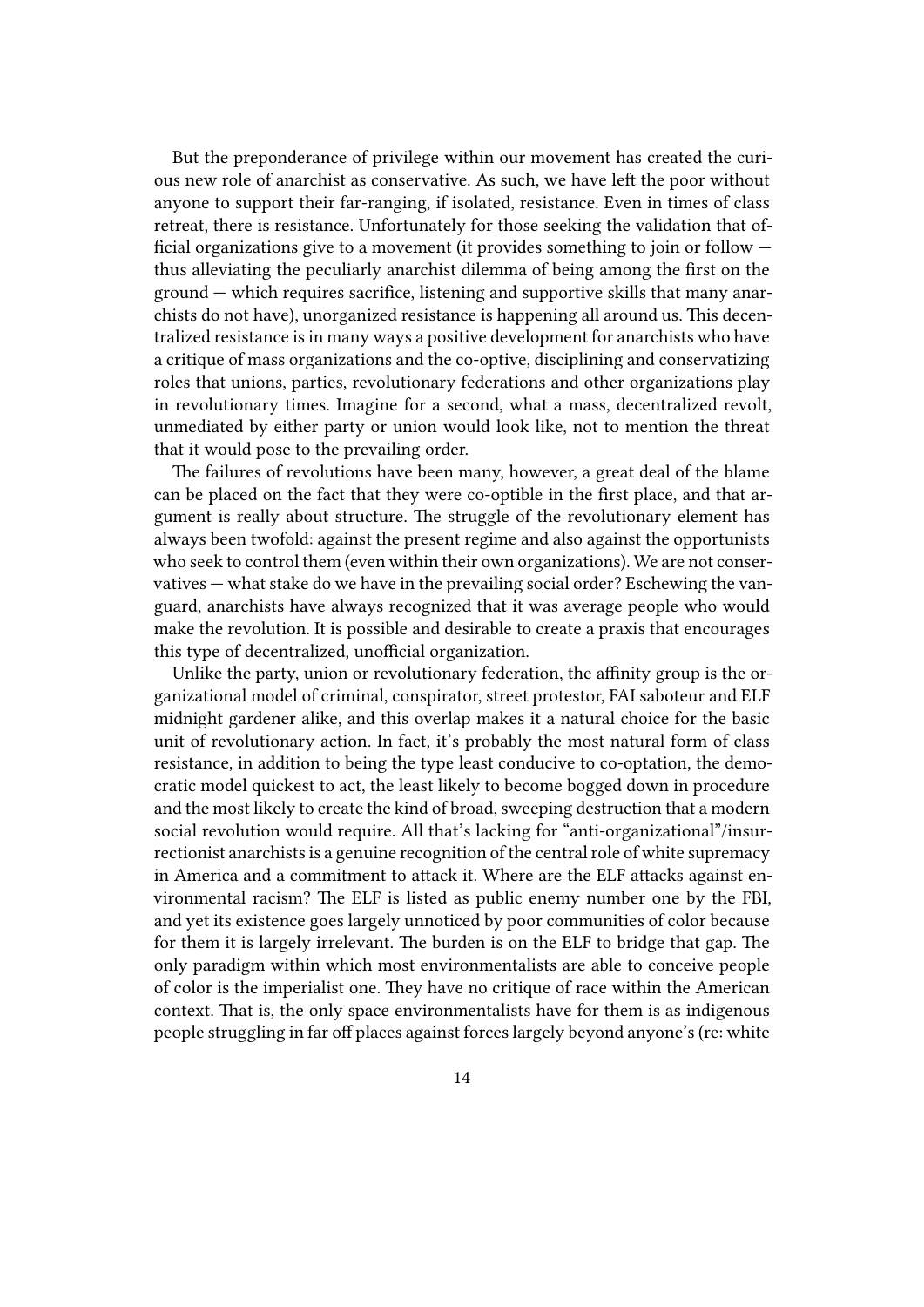people's) control (at the extreme end, appropriate actions include boycotts or informative leafleting to help raise awareness for more concerted non-violent action). If you do not fit that definition, you may as well not exist for the environmental movement. Similarly, American insurrectionists cannot expect to simply transfer wholesale the writings and ideas of the great Italian insurrectionists without seriously considering the role that white supremacy plays in the maintenance of the American State. To do so is to create a fantasy world just as illusory as that of the environmentalists.

However, not only are most anarchists unwilling to take part in such acts themselves, but many are unwilling to support them when even regular, officially nonpoliticized people carry them out — even when those acts demonstrate an inherent, though mostly unarticulated, class consciousness. Where is the anarchist support for the non-political, poor bank robber? What happened to the "class heroes", as Utah Phillips' mother used to call them, that we used to celebrate and mythologize? Why do we on one hand decry those who seek to speak for the people and at the same time refuse to recognize when non-politicized people, refusing the mediation of both party and union, strike back at their oppressors? Is it because we ourselves feel unable to act and therefore cannot support it when others do? Can it also be that we have fallen into the Leftist habit of viewing as illegitimate (read: dangerously uncontrollable) any resistance that is not organized or directed (read as "mediated") by a formal association of some kind? What of the wildcat strike? Do anarchists refuse to support these acts of independence? What of riots? Don't we often support these un-organized rampages against authority? Don't we support affinity group actions?

The argument I hear most frequently is that "the people" will be alienated by violence. Left unspoken is the fact that the "people" referred to are usually the middle and upper classes. For instance, I once sat in on a nonviolence workshop at a globalization conference in Colorado in which a very enthusiastic young woman broke society down into a spectrum. The poor, she conceded, were not alienated by violence (a stunning revelation in its own right). But the middle- and upper-class people — whom she characterized as "those people who watch the news and read the paper" — those people were alienated by the images of violence they saw at big demos. She was just one example among many. Biased by their middle class baggage, many anarchists, like their Leftist counterparts, view the politically aware class as synonymous not with the poor but with the upper classes. Used to using the State's capitalist barometers of political awareness (voting, union membership, reading the *New York Times* or even the local paper, etc), and therefore paying too much attention to them as social indicators (getting favorable media coverage, organizing a shop, etc., become ends in their own right), many anarchists' politics are completely patronizing to the poor — neglecting entirely not only the history of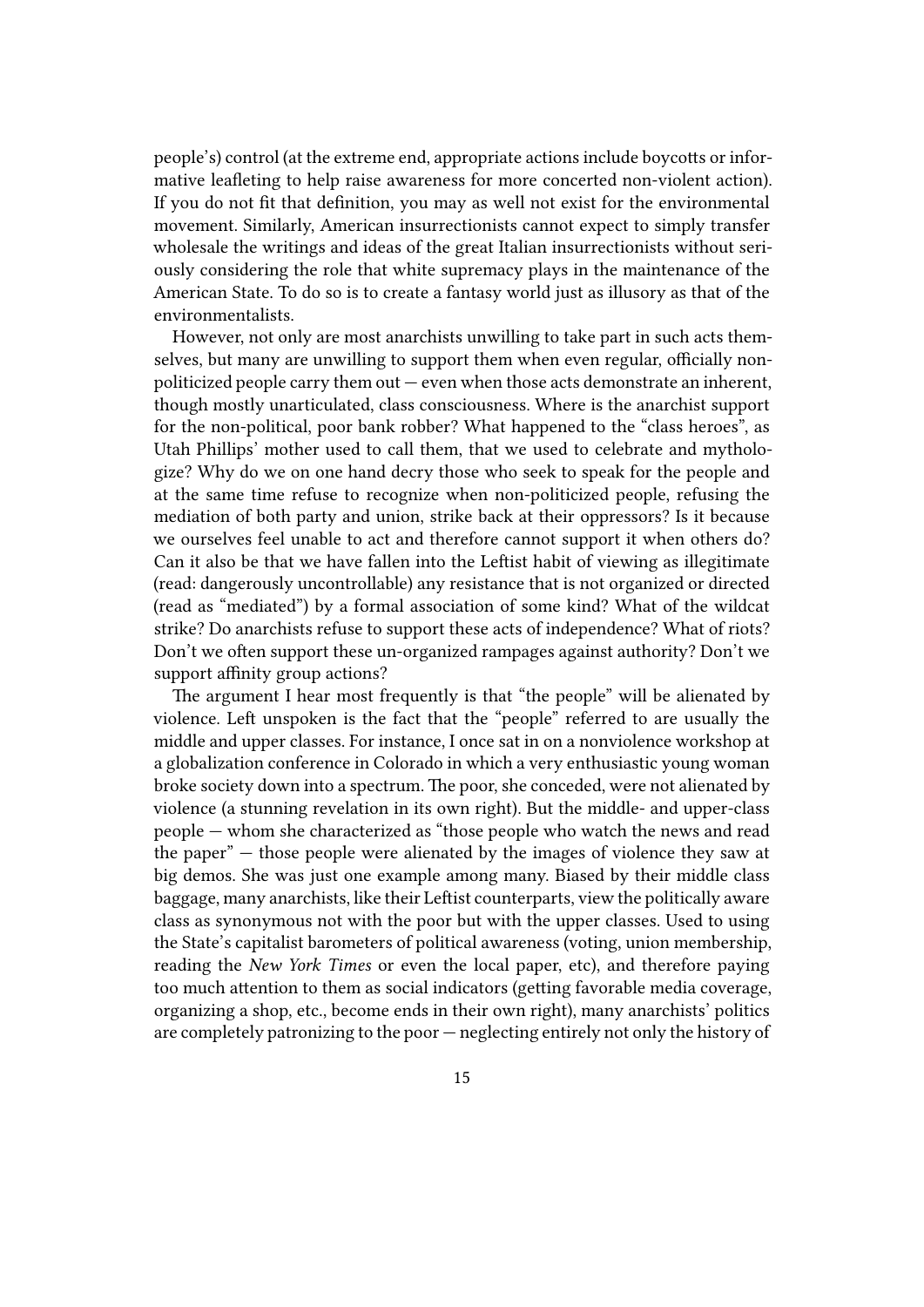insurrections and revolutions, but also one of the key foundations of anarchy: that the people are the best determiners of their own fate. Paraphrasing an anarchist of yore: if I'm smart enough to choose my leader then I'm smart enough not to be led, nor to need leading. Of course that does not reflect well on Leftists, given their never-ending supply of wanna-be leaders.

The growing split between anarchists' middle class perspectives and anarchy's classical class analysis has given rise to all sorts of Bohemian strains, of which CrimethInc. is only one prominent example. Increasingly, class analysis has been dropped entirely from many anarchists critique, who focus instead on lifestyle issues and hippy-style drop-out, "feel good" politics. Thanks to CrimethInc., dropout, white privilege, middle-class, poverty-fetishizing road festival vacations masquerade as revolutionary strategy as almost all references to class and race are stripped away by their post-modern teen rebellion vision and, with it, all potentialities for long-term liberation. As a result society is reduced not to the conflict between exploiter and exploited, oppressed and oppressor, but rather to the tension between fun times and bummers, boredom and excitement.

Applying this analysis, we are left to rebelling for its own sake (isn't it fun?), rather than fighting to permanently remove the conditions of our oppression. But how long until anarchy becomes boring (and where does that leave CrimethInc.'s comrades fighting for real change?)? CrimethInc. is the new hippy movement, too focused on its own spoiled-kid good-time to seriously consider itself revolutionary (or even to consider revolution, to mimic the Situationists and turn the phrase on its head). A constant quest for fun will not bring down capitalism and the State, and fire dancing is not a revolutionary strategy (and neither is dumpster diving). Such things validate — not challenge — capitalism and the State and offer no paths to long term liberation. Living off the excess of capitalism requires that capitalism continue, and eventually they'll lock up all the dumpsters anyhow. It pretends to liberate but really just breeds dependence.

Meanwhile, the scams all go away, one by one, as no one realizes that it's the exercising of white privilege that makes it possible in the first place to expect to travel from city to city, shoplifting and scamming, without attracting the suspicious eye of security guards, cops and store managers. CrimethInc. does not challenge white supremacy; it wallows in it. Anarchists need to recognize that our role is not to exercise privilege to extricate ourselves from capitalism at the expense of everyone else, but rather to dedicate ourselves to kicking the whole damn system over in solidarity of those without it. After all, it is not the privileged that will make revolution. Opting out without committing oneself to actively challenging capitalism, white supremacy, patriarchy and the State is to sell out just as surely as taking that 9 to 5 job.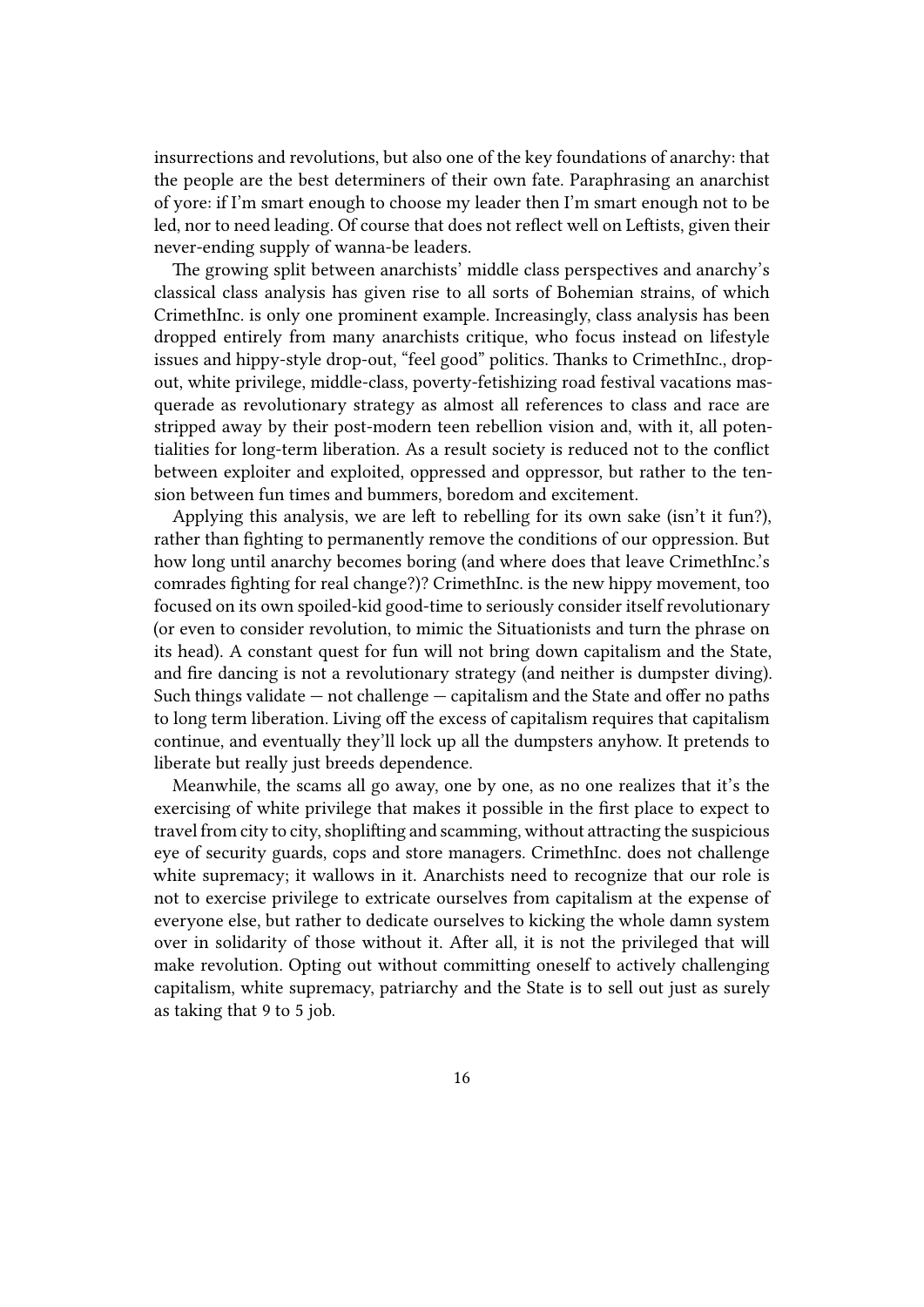We cannot evolve ourselves out of capitalism, nor can we drop out until it collapses. To think so is to be criminally naive and to ignore the core of the anarchist critique of the State: the chief business of the State, as Alexander Berkman said, is murder. It also ignores one of the main differences between anarchism and Marxism. Marxists believe that Capitalism is one stage on the inevitable road to socialism and that one must be allowed to play itself out until the other can come about. But, anarchists do not believe such millenarian hogwash. The State and capitalism must be brought down — they will not simply collapse on their own. Or at least, we need not wait for them to, in any case, since they could churn on for centuries more. Considering the historical failure of white people — even white working class people  $-$  to recognize that their lot is best thrown in with revolutionary poor non-whites, the State is probably quite content to have white, middle class kids drop out in relatively small numbers, for a period of time (especially if it means they won't be joining their comrades in the broader struggle). We should not forget that counter-culture validates, and is in reaction to (that is, not independent of), the dominant culture in many ways. However, in the end, the State will use violence if it is threatened, even against white kids (as shocking as that may seem). Only middle and upper class white kids refuse to understand this. Everyone else is quite familiar with the violence of the State. The privilege of middle class dropouts shields them from this truth.

The perfect example of the failure of the dropout strategy is the illicit drug trade. Many black and brown poor people live in ghettos and barrios with 30 percent unemployment or more, which forces many of them to opt out of legal capitalism by selling drugs (among other illegal activities). It is worth noting that this is not a choice, like it is for white, middle class kids. So, what happens to these people? Are there work-free, cop-free paradises in our inner cities? Of course not. The State has criminalized these activities precisely because poor black people in particular have always been the primary threat to the white upper class in terms of revolutionary potential. In this sense, forcing these communities into opting out is a form of social control enacted by the State to keep poor blacks, and others, in line. To the extent that white middle class kids are allowed or even encouraged to drop out is exactly because such behavior is not a threat to the State.

So, since CrimethInc.'s dropout culture does not pose any real threat to capitalism, it's really just another way to validate it. CrimethInc. does not live its values in opposition to Capitalism; it lives them precisely because of capitalism. Flipping through their first book speaks volumes. One is hard pressed to find a single nonwhite face in any of the images or photos. And there is hardly any mention of race at all. This is no coincidence. The white middle class has historically failed to understand the way that race and class interact in this society. In fact, much of its social position (including that of much of the white working class) is derived from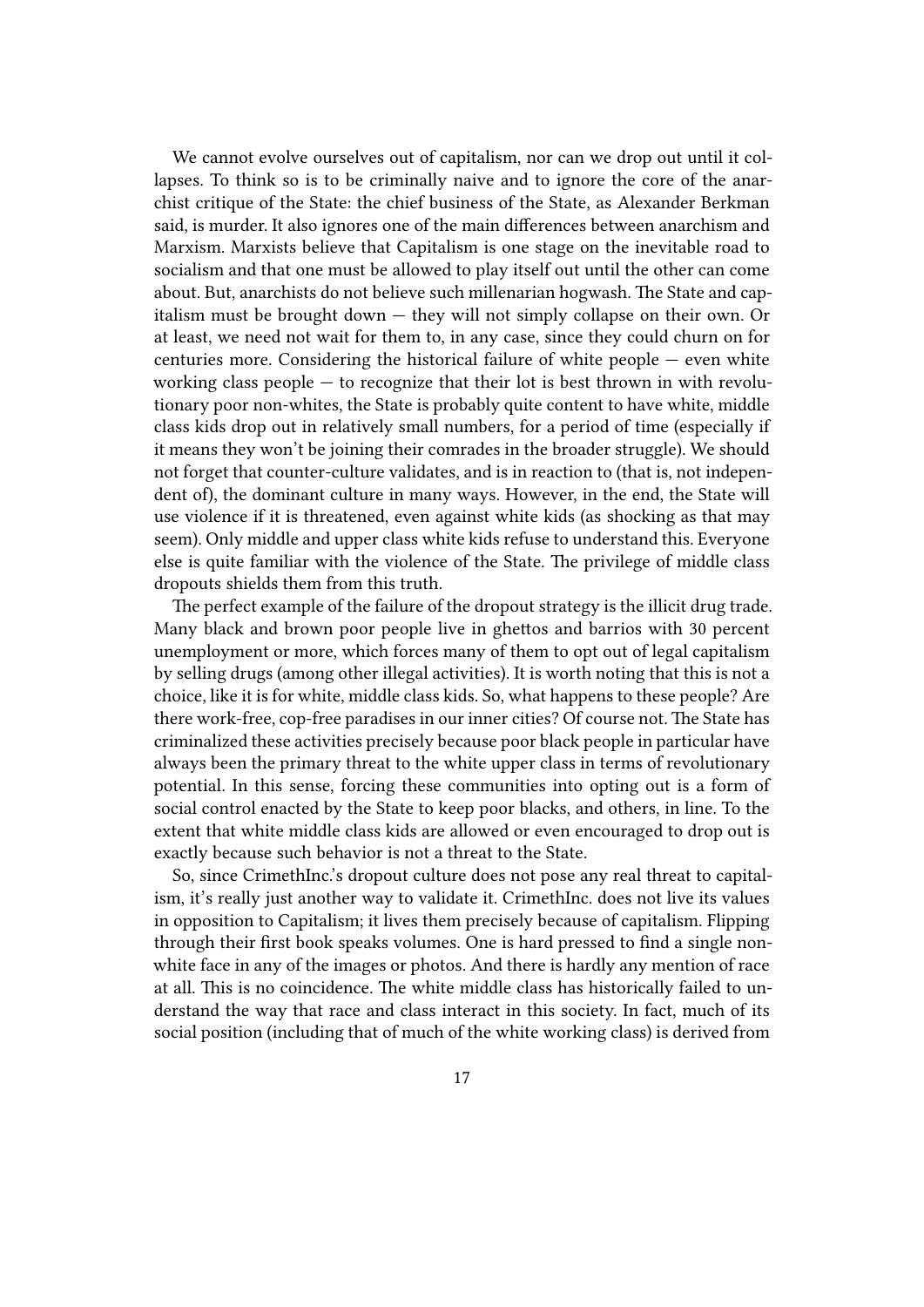the surplus value extracted from non-whites, particularly blacks, handed down to them by the capitalists in order to buy their complacency and complicity in the exploitation of everyone, including themselves, ironically. There's no reason to expect, given CrimethInc.'s close relationship to that class, that they would reflect different values, and this explains a lot. In this sense, isn't CrimethInc.'s dumpstering and petty theft just another way of profiting from the oppression of non-whites and the poor rather than a way to attack that system of oppression in solidarity with them? To point out another irony, doesn't the ethic of the dumpster diver really bring him/her in conflict with those who seek to oppose Capitalism and its wastefulness just the same as it comes in conflict with the manager who locks the dumpster?

Alfredo Bonnano offers a good alternative to CrimethInc. He vehemently opposes work, but he recognizes the importance of bringing direct class war to the oppressor. His words are inflammatory and action-oriented, as in "Armed Joy":

People are tired of meetings, the classics, pointless marches, theoretical discussions that split hairs in four, infinite delays, the monotony and poverty of certain political analyses. They prefer to make love, smoke, listen to music, go for walks, sleep, laugh, play, kill policemen, lame journalists, blow up barracks. Anathema! The struggle is only legitimate when it is comprehensible to the leaders of the revolution. Otherwise, there being a risk that they might let the situation go beyond their control, there must have been a provocation.

Hurry comrade, shoot the policeman, the judge, the boss. Now, before a new police prevents you.

Hurry to say No, before the new repression convinces you that saying no is useless, mad, and that you should accept the hospitality of the mental asylum.

Hurry to attack capital, before a new ideology makes it sacred to you.

Hurry to refuse work before some new sophist tells you yet again that work makes you free.

Hurry to play. Hurry to arm yourself.

This statement stands in stark contrast to, even if it parallels at times, CrimethInc.'s essay that starts off, "Your politics are boring as fuck", with all it's appeals to drop out and leave behind any illusions of physically challenging the State and capitalism. It's advice? "Enjoy yourselves! There is never any excuse for being bored… or boring!" The CrimethInc. book, Evasion, says on its back cover, "Homelessness. Unemployment. Poverty. If you're not having fun, you're not doing it right", which screams of privilege (and sounds a lot like a Hollywood script to me — and the parallels between this and the white supremacist, Reaganite, "color blind", pull-yourself-up-by-your-bootstraps vision of capitalism are truly disturbing). And, lastly, the response to its publication couldn't be more different than that which greeted *Armed Joy* (*Evasion* is appearing on library shelves while Bo-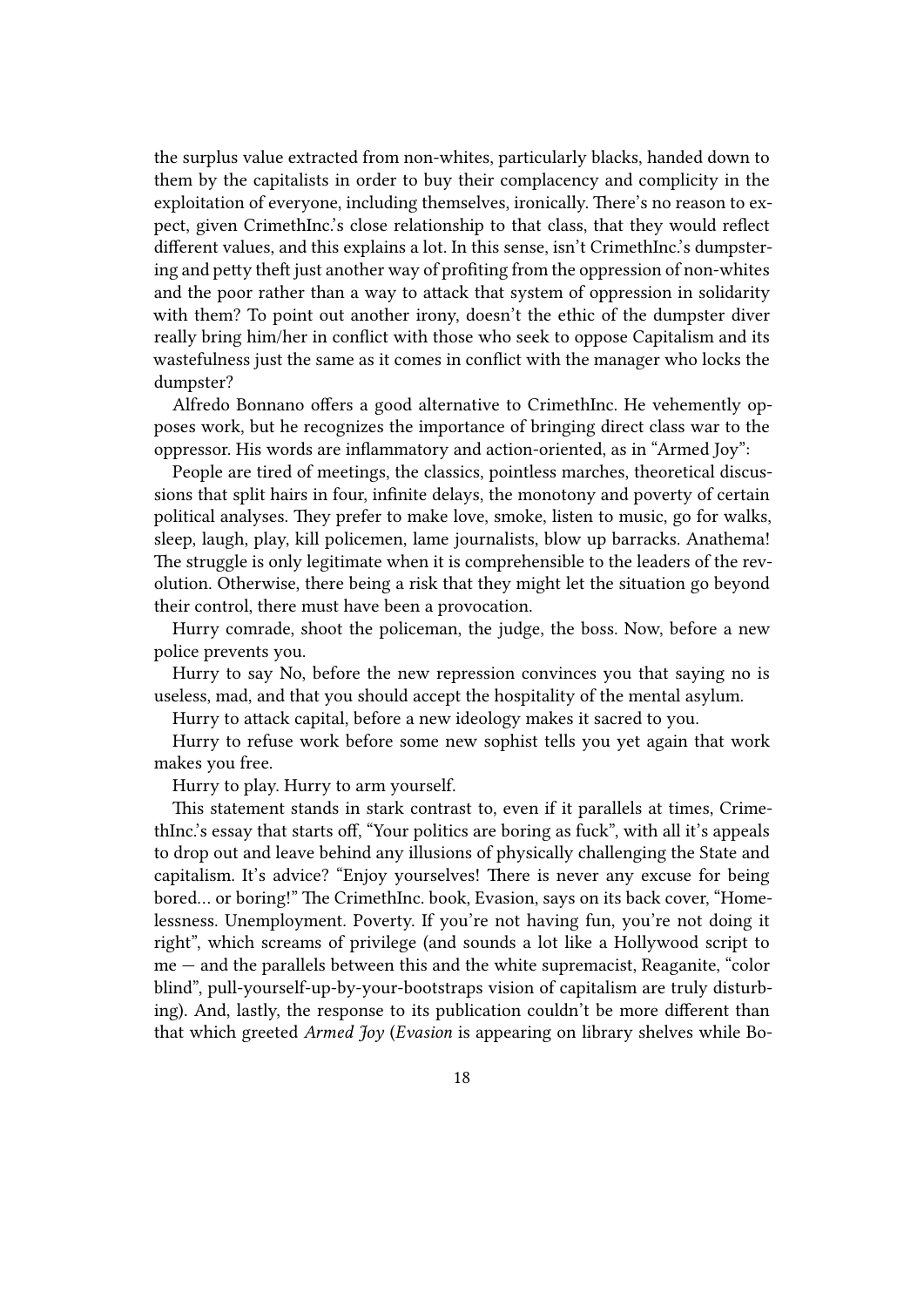nanno did time in prison just for writing his essay). In this context CrimethInc.'s bold claim that "Our lives are our weapons" stands as sad and pathetic, which is how it should be.

Bonnano points out that, for instance, while it is true that the State is a social relation, and that it depends on all of us upholding it to continue, at the same time it is a concrete thing that can be attacked and made not to work. For instance, the police clearly depend on everyone believing that we need them (i.e., calling them, voting for law and order politicians, etc.), but at the same time, the police do operate out of very real places in space and time and have a hierarchical and centralized structure which has real weaknesses. That is, while I have an obligation to opt out by refusing to support or work with police, I also have an obligation to recognize that blowing up the police station will have a very real effect on the ability of the police to organize, especially if timed correctly (to use a common example). Like CrimethInc., Bonanno is anti-work, but he recognizes that it is not enough to merely reject work and the unions, clergy, parties and capitalists that glorify and depend on it. Refusal is part of the strategy, but physically attacking it is the other part. For example, the Contra war against the Sandinistas is an extreme, terroristic, right-wing application of this idea — the physical foundation of the Nicaraguan State was attacked, until it simply did not run. Certainly anarchists would not apply this theory of warfare in the same way, but it is a lesson worth learning, nonetheless (it is unlikely, of course, that anarchists would target people merely because of their profession — except, of course, cops and politicians). In France during the height of the illegalist and "propaganda by the deed" anarchism, often all it took was for workers to whistle on the shop floor the songs exalting the past assassinations of capitalists to exact concessions from weak-kneed bosses. The Bonnot Gang and other individualist anarchists robbed banks and battled cops, all driven by their own egos (in the Stirner sense). As mentioned before, Sabate and Durutti did the same in the Spanish Revolution, although not for the same reasons (though the common ground is interesting). These are examples worth remembering, even if not worth duplicating.

Some will inevitably bring up the example of terrorism, but I think it is important to realize that in an anarchist world without morality, it is ethics that will define our actions. That is, as with our critique of law, we cannot attempt to create a category before hand into which we will dump all future actions. And the conditions on actions aimed at liberation should be defined by the oppressed, not the oppressor. Anarchism requires active participation in decision-making, and as such all possibilities must be evaluated on their own merits — that is, according to each particular circumstance. Terrorism is very much in the eye of the beholder, a point that many people would be willing to concede  $-$  to a point. That is, we should remember that Denmark Vessey's planned slave insurrection intended to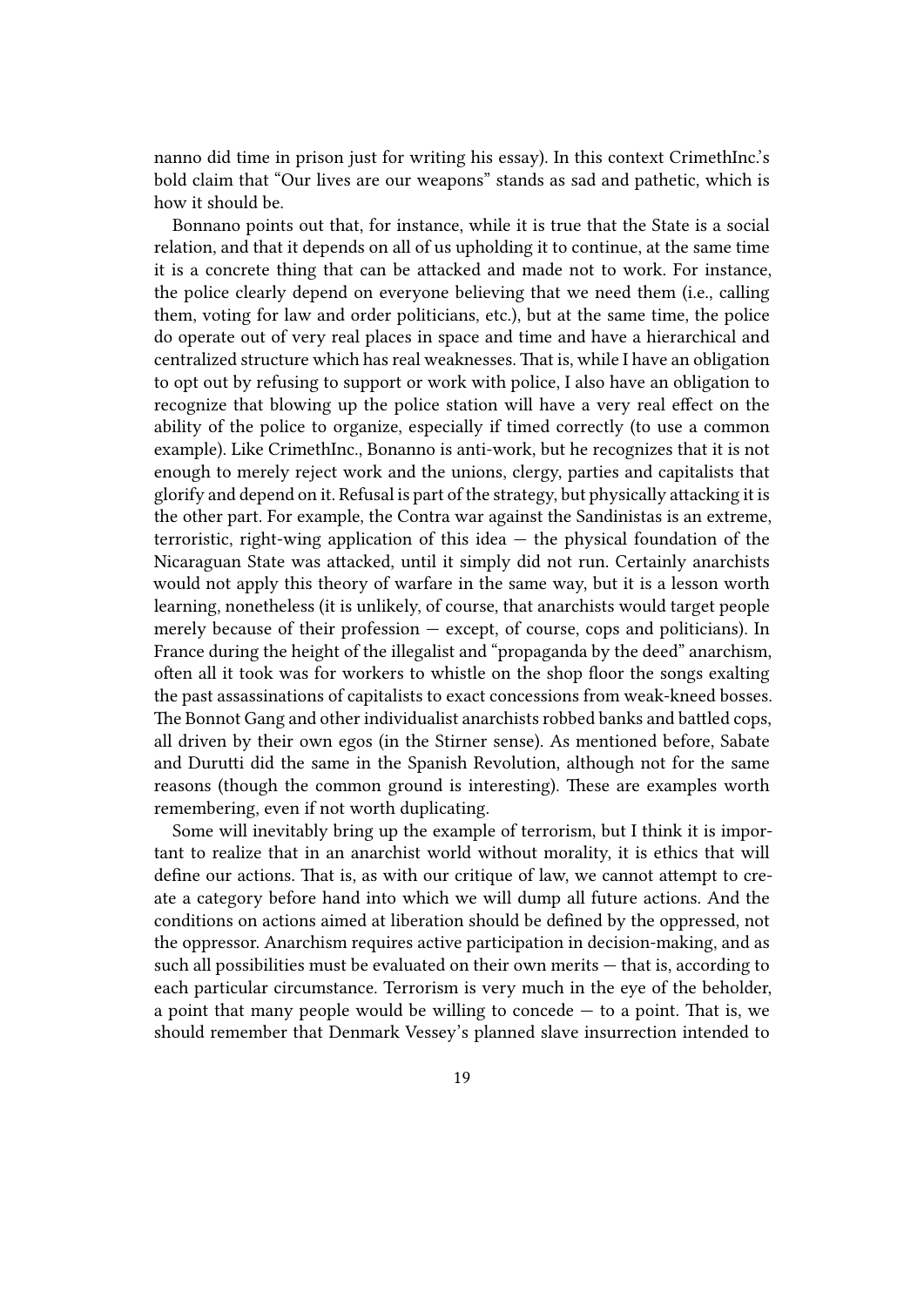kill every single white person, including women and children. In his mind, all the white oppressors, both current and future, had to be wiped out. We may view this as terrorism now, but we should evaluate why very carefully. Is it because we are against violence, or is it because under his analysis of race in America we are embarrassed to find that many of us are oppressors? Columbine and the school shooting in Germany, in which 13 teachers were killed, again cloud the issue of terrorism. Generally, classmates and teachers would not be considered legitimate targets for violence — although as I mentioned, the Contras targeted them and anarchists in the past targeted capitalists and politicians, often for deterrent effect. However, it is not hard to understand how one could perceive of teachers and school bullies as oppressors to whom a negative example is worth providing to deter future oppression. It is likewise not difficult to understand how a Third World peasant farmer might consider all Americans enemies by the nature of their First World lifestyles. These are matters for anarchist ethics and it is not useful to lump them into preconceived categories for easy digestion. To do so is a cop-out.

Certainly many of these Bohemian-anarchists raise some important issues, and the flaw of many self-described anarchists like Murray Bookchin has been their failure to appreciate that the dichotomy between providing for oneself and building a class-focused revolution is in fact a false one. Likewise, the Primitivist critique of the "totality", while a useful tool for evaluating the techno-post-industrial First World, certainly seems a bit too "cart before the horse" for a movement that has not yet addressed patriarchy and white supremacy. A cynical person might perceive it as an attempt to sidestep those issues uncomfortable to whites and males (just as the New Left did in its day). In this sense, periodicals like *Species Traitor* seem a bit premature given that we have yet to deal seriously with whiteness on any major scale. And, even just speaking tactically, it's hard to imagine what a human/animal common front united against civilization would even look like, much less how such a thing would be organized. Given the necessity of being the voice for the voiceless when it comes to animal and Earth liberation, and also considering that in such struggles the revolutionary subject (animals, the "earth") cannot speak for itself or talk back — much less participate in its own liberation — the parallels between such movements and the white savior complex become disturbingly clear. In many ways, such organizing represents the ultimate playground for white activists because it does not challenge their privileges or comfort zones in the least.

On the other side of the coin, many anarchists have focused too much on a few tactics and discounted the rest as not revolutionary at all. Community gardens and other attempts at self-sufficiency and real-world application of anarchist values are often snobbishly rejected by some anarchists whose vision of the world, lacking a commitment to localized production, looks strikingly similar to the globalized world we already see around us. Many times what is discounted out of hand as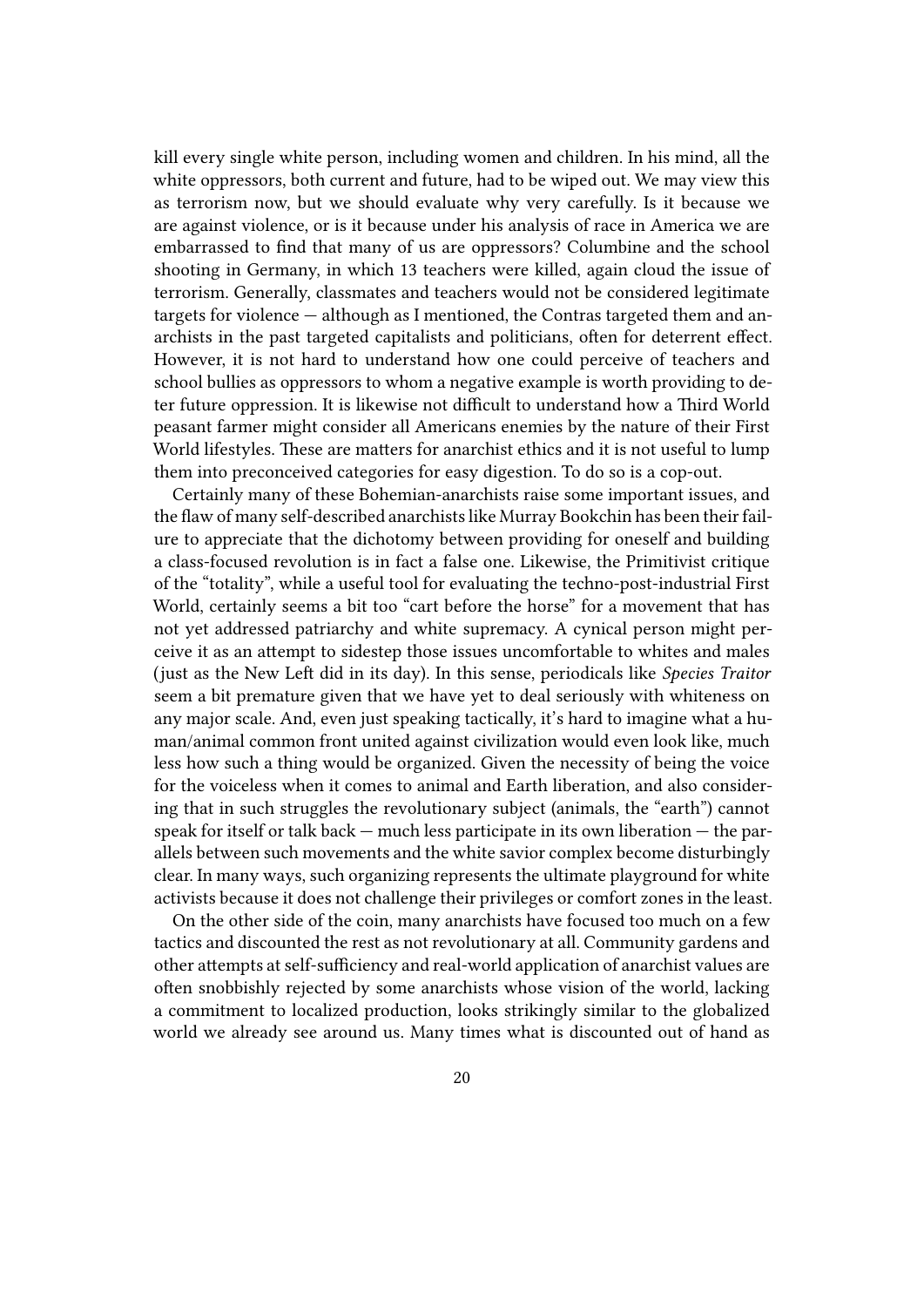"lifestylism" is really just small scale revolutionary acts that are not yet contectualized within a larger struggle. That is, guerilla gardens ought to be defended like they are revolutionary, not temporary, acts of defiance. And that's how they ought to be conceived. Gardens are no more non-violent than the cops and corporates who are going to come and bulldoze it. Guerilla gardens are expropriations, and does anyone believe that expropriations are non-violent? It's worth quoting Balagoon again (this time from his *Brinks Trial Opening Statement*): "Expropriation is an act of war carried out by every revolutionary army in history." While he was talking about bank robbery, the link between Balagoon's point and that below of Lorenzo Kom'boa Ervin's Anarchism and the Black Revolution is obvious; it's hard to imagine how a truly free society could ever exist without procuring the bulk of its needs from the region it's in, and such acts should not be taken lightly. Looked at this way, the abolition of work fits nicely into this revolutionary strategy, as such concerns cannot be left until after the revolution. In fact, the affinity group does well at providing a revolutionary context for such actions. Formal organizations view such affinity group actions as counter-revolutionary  $-$  that is, uncontrollable rebellions against their authority. And that, of course, is one of the few things they get right. But, at the same time, we should not delude ourselves into believing the evolutionist myth that we can all withdraw from the capitalist system without the State utilizing its monopoly on violence to force us back in line. As mentioned, Ervin's book *Anarchism and the Black Revolution*, refutes that false dichotomy, pointing out that

[t]he idea behind a mass commune is to create a dual power structure as a counter to the government, under conditions, which exist now. In fact, Anarchists believe the first step towards self-determination and the Social revolution is Black control of the Black community. This means that Black people must form and unify their own organizations of struggle, take control of the existing Black communities and all the institutions within them, and conduct a consistent fight to overcome every form of economic, political and cultural servitude, and any system of racial and class inequality which is the product of this racist Capitalist society…

…The commune is the staging ground for the Black revolutionary struggle. For instance, Black people should refuse to pay taxes to the racist government, should boycott the Capitalist corporations, should lead a Black General Strike all over the country, and should engage in an insurrection to drive the police out and win a liberated zone.

Clearly Ervin did not see such struggles as pointless. Instead, he clearly saw them rooted within the larger struggle, as evident by his linking of the creation of the commune to the cop-clearing insurrection he envisioned. He saw the building of the commune and self-sufficiency as the power base from which the violent revolution would be launched, not as a distraction to that end.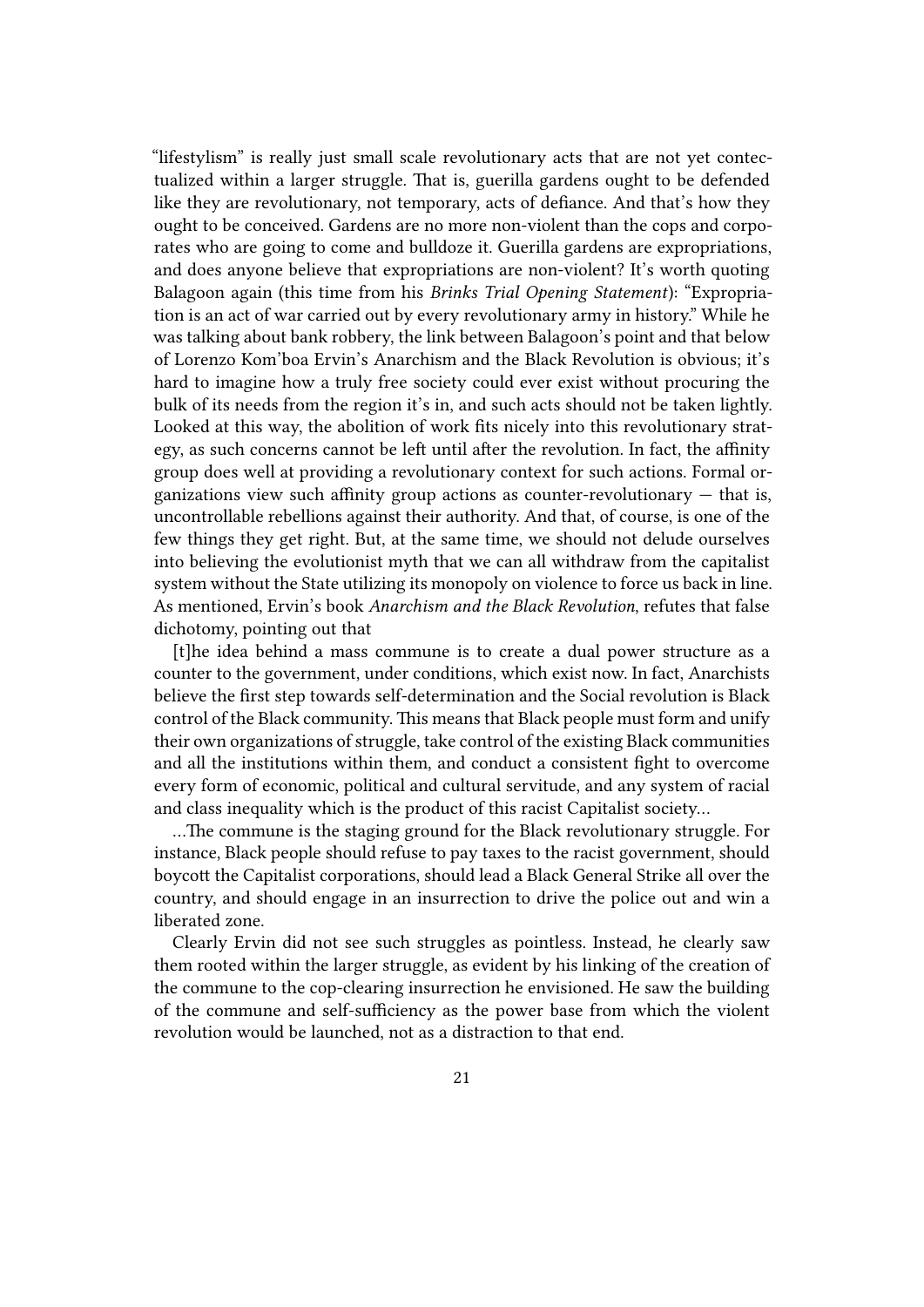Putting this back in the context of violence and, said more bluntly  $-$  even if they were, who cares if the middle and upper classes are alienated by violence? They already had their violent revolution and we're living in it right now. It churns on every day. Further, the whole notion that the middle and upper classes are alienated by violence is completely false. As mentioned above, they support violence all the time, whether it is strikebreaking, police brutality, prisons, war, sanctions or capital punishment. What they really oppose is violence directed at dislodging them and their privileges. And, in saying that, have we finally revealed a bit about many Leftists' and anarchists' true objections and sympathies as well? William Meyers writes in his essay, *Non-Violence and its Violent Consequences*, that, "The only times the corporate media is against violence is when it does not serve the greater ends of corporations." While he's talking about the media, we could just as well substitute "middle and upper classes" and "the State" in the obvious places and it would still ring just as true. The question is not about violence, then, but about whether we have helped support and create a political climate of resistance among the poor that will back such action. That is, have we overcome the alienation and atomization of modern, post-industrial life in America, which leaves each American suffering or resisting in solitude or small affinity groups, unaware that such sentiments are broadly shared?

Take for instance the case of the woman in New York who, upon being visited by an armed police officer serving her with an eviction notice, attacked him, knocked him down several flights of stairs and then set him on fire. Where was the support from the anarchist community for this woman? Her actions were clearly defensible. This was not the first time that an officer serving an eviction had been killed in NY, and it was certainly not the first time that such an officer had been attacked and, in fact, these officers are armed for precisely this reason. Some may be turned off by the brutal method of execution, but surely that reflects back on the system that pushed this women to such extremes. But, if she had non-violently resisted her eviction, would anarchists then have come to her aid? Further, given our general alienation from real struggle, would we have even noticed at all had she resisted non-violently? It's unlikely that without the violence the media would have covered it at all. In this sense, an argument against violence in this case is very similar to the one's Leftists make about our rowdy behavior at protests. They think of it as a distraction, but the fact is that without it the media doesn't cover these events at all (i.e., they get bumped on the evening news by a water-skiing hamster or some other pressing story). And, because of the nature of the capitalist media, little of substance comes out in terms of message no matter what we do. It's like they say, it doesn't matter what you wear on the radio or what you say on TV. It is unlikely that any point worth making could be articulated through the media anyhow. But, this leads one to ask under what circumstances would we have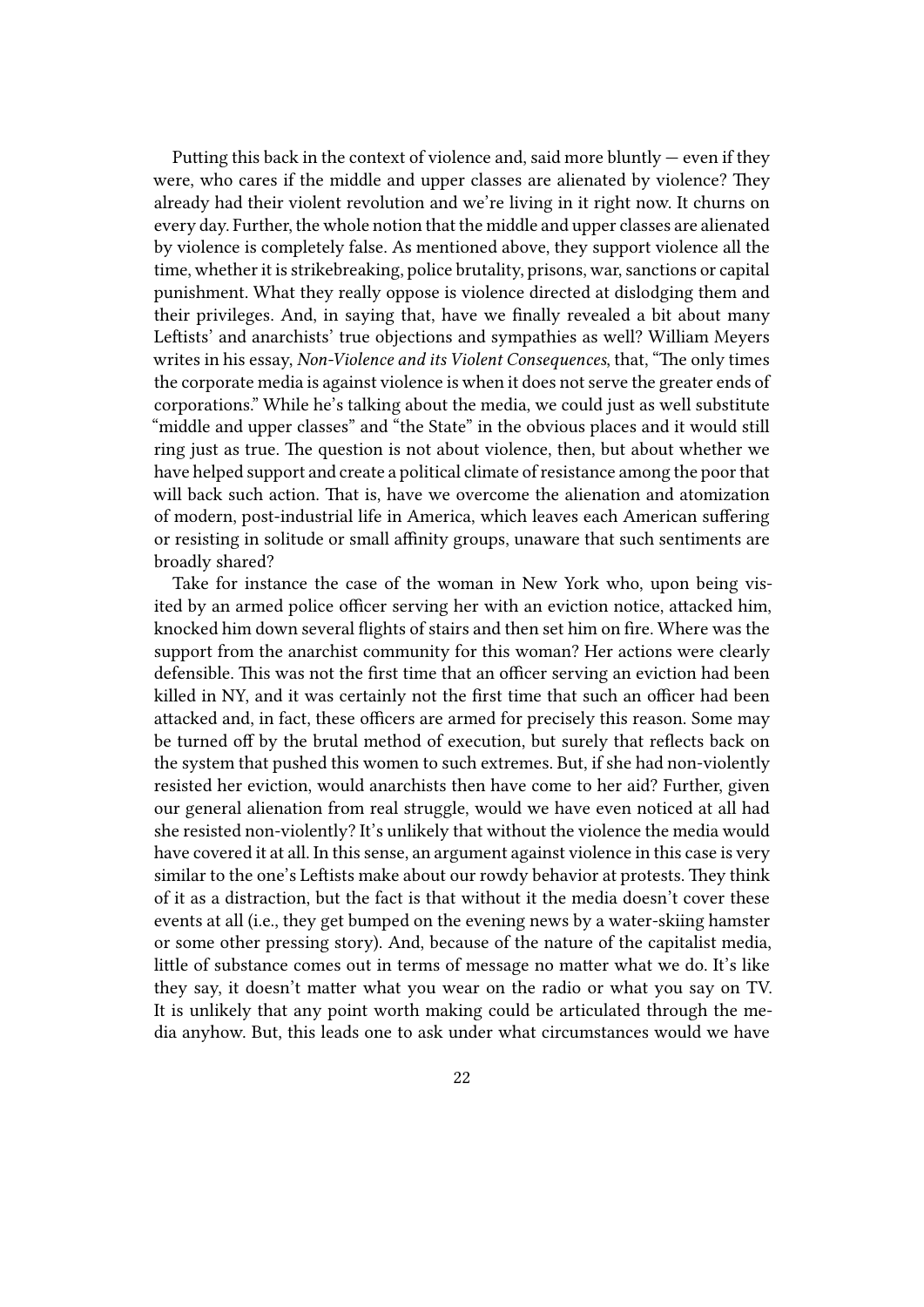supported this woman? What if she had first (or after) issued a dense manifesto loaded with archaic Leftist phrases and invectives (or a condemnation of the same) in a widely distributed anarchist journal or prominent national daily newspaper? What if her entire apartment complex had resisted together? Isn't it the nature of our atomized lives that such resistance will certainly appear as seemingly isolated acts of resistance, at least at first? Absent a mass movement, isn't this the nature of the beast? And doesn't treating them as such play right into the hands of those who would rather keep things that way?

Instead of support, what I heard was condemnation, although, in fairness, most anarchists failed to notice at all. Some claimed she ought not to have used violence. Some claimed she ought to have taken a lesson from the un-evictions of the 30's. In those days whole communities met the authorities en masse outside the tenements and forcibly moved evictees back into their apartments (of course, the threat of violence implicit in a mass of people confronting a few officials of the State was ignored, as it always is by pacifists and non-violence advocates — unless that mass is marching on a Starbucks, that is). But what if the structure for such a fight is not yet in place? How can she expect to organize an un-eviction if there isn't even an informal tenants union? Should she then have caved in? Mustn't there always be a first to resist (not that she was the first  $-$  we anarchists shouldn't get off that easy)? And wouldn't we do well to remember that in this case the victim was not the agent of the State who came to evict her: it was the tenant. To treat it otherwise would be a curious reversal of our class analysis. Are we, in denying her the right to use whatever force she deems necessary to defend her home, also potentially denying the lightning strike that sparks the forest fire? Or, more likely, aren't we really just showing how off guard anarchists will be caught when something really does set off general insurrection? Incidents like these have sparked uprisings many times in U.S. history.

There have been some who have argued in a variety of ways, most notably and recently in the Rock Block Collective's *Stick it to the Manarchy*, that violence is masculine, and that it marginalizes and alienates women and other less privileged people by it's "uncompromising" attitude. "Manarchy," is defined in the document as, "[a]ggressive, competitive behavior within the anarchist movement that is frighteningly reminiscent of historically oppressive male gender roles." They give their take on violence, claiming that taking an aggressive stand towards authority and capitalism (the capitalists and their minions, they somehow forget, are the *truly* privileged ones, after all), "…means that many women, people of color, the young and elderly, and the economically disadvantaged do not have what it takes to participate in the manarchist revolution." Not only does this show a startling lack of appreciation for the history of working class revolutions that, after all, are made by the disadvantaged  $-$  it also fails to appreciate the history of revolt within commu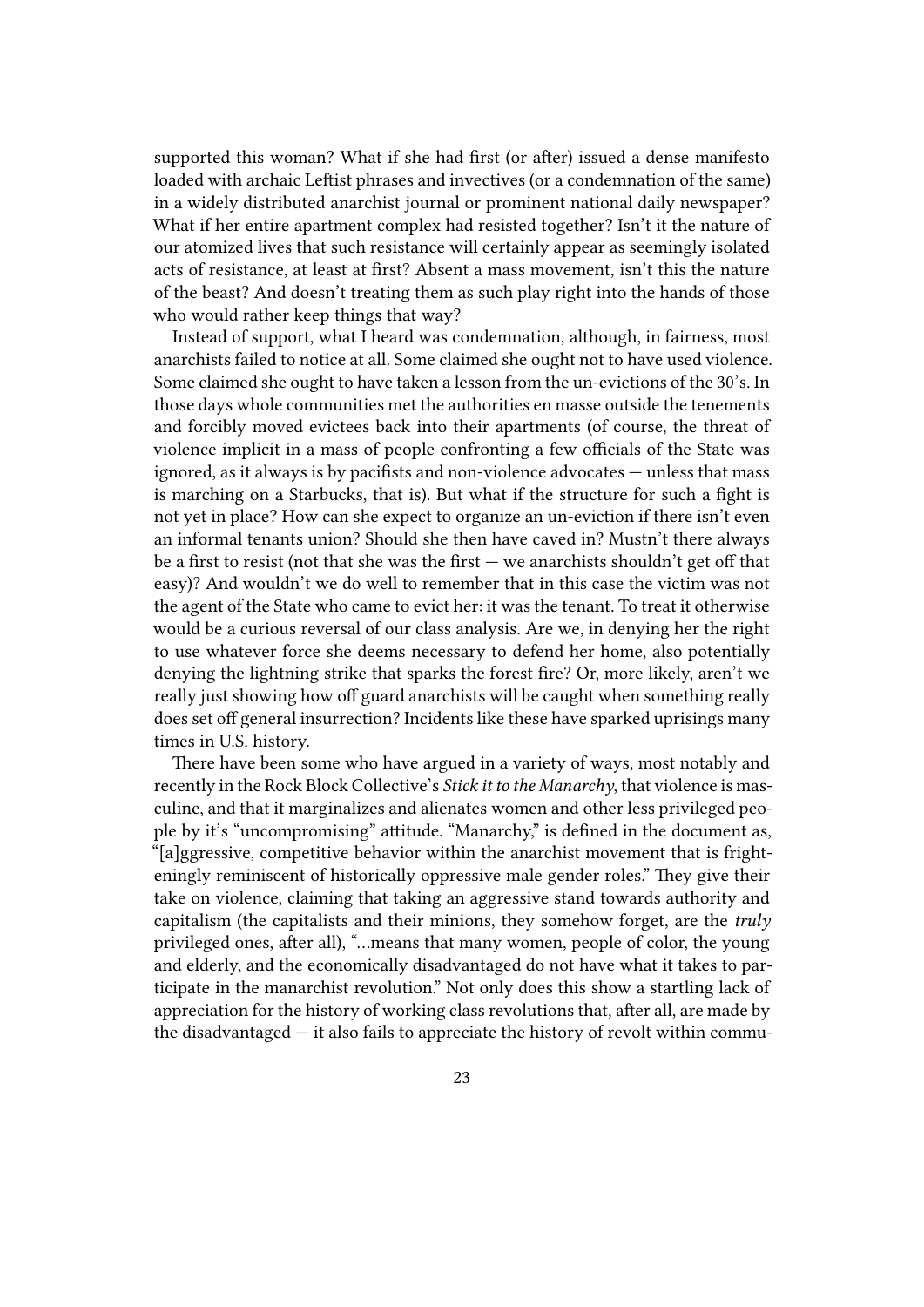nities of color and by women and in many ways paints women as the same dainty emotional creatures as do the sexist defenders of male-dominated politics. Is it perhaps possible that modern Leftist feminists have finally found common ground with the patriarchs in their joint attack on violence as contrary to women's more noble, innate nurturing and mothering instincts?

Suffragettes rioted on many occasions, burning churches, attacking officials, battling cops and destroying property. It is more convenient to the Statist argument to forget that on more than one occasion national monuments, theaters and government offices shut down, and downtown shops were boarded up to protect them not from rampaging black-clad youths, but from the attacks of violent stone-throwing Suffragettes. Likewise forgotten are the Bolivian women who strapped dynamite to their bodies and seized government buildings or the courageous old women who stood strong just recently against whip-wielding Argentine police. And what of the women of the BLA and Weather Underground? What of Diane Oughton, blown up with two comrades when the bombs they were making accidentally detonated? What of the Wimmin's Fire Brigade? Are we to believe that any time a woman acts aggressively that she is male-identified? Granted, the "Manarchist" document does not explicitly use this term, but it may as well, given the way that it's used by self-appointed non-violence and pacifist authorities in the larger movement to marginalize women who are out of their control or make them uncomfortable. Rather than claiming that violence goes against women's nature, isn't a better explanation of the underrepresentation of women in armed groups the patriarchal system of privileges and exclusion that dominates society, and our own groups, in general?

Also dissenting from the self-proclaimed feminist mainstream is Laina Tanglewood in her article, "Against the Masculinization of Militancy". She says,

Some recent "feminist" critiques of anarchism have condemned militancy as being sexist and non-inclusive to women. It was claimed that on-the-street aggressive behavior of Black Bloc members — such as property destruction and confronting the pigs — is sexist because it excludes women. This idea is actually the sexist one. Instead of condemning the black bloc men and ignoring the black bloc women, both women and men who want to fight should be welcome and encouraged to do so while those (male and female) who do not feel comfortable taking such risks can engage in a variety of other activities.

Again, as Tanglewood points out, much of this argument hinges on the already addressed falsehood that violence alienates and that non-violence is inclusive. But, the Leftist/Statist myth of social change, exacted non-violently or handed down from on high by benevolent leaders, falls apart upon even cursory examination (and despite the dogged insistence of the left). It's not the threat that mobs, once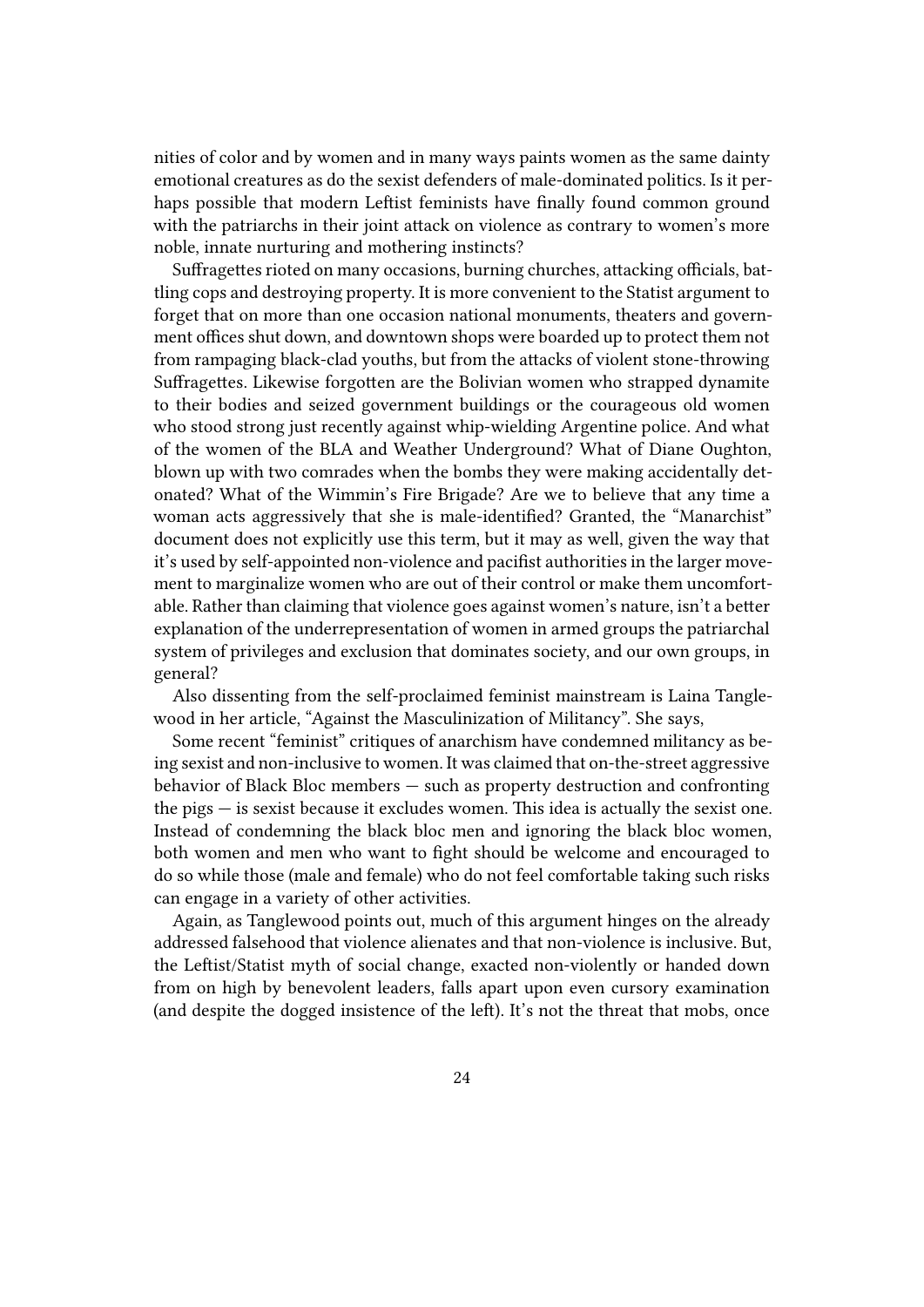massed by the hundreds of thousands in the streets, will attack the polling booths, ballots in hand, that terrifies the ruling class in revolutionary times.

In fact, the masculinization of violence, with it's unstated sexist concomitant, the feminization of passivity, really owes more to the presumptions of those whose notion of change does not include revolution or the annihilation of the State. If the government is viewed as at least potentially responsive, and necessary, as the Leftists and Statists believe, then of what use are violent tactics? Petitioning, voting and non-violent civil disobedience ought to do the job. Clearly anarchists refute most of these tactics as avenues for radical change, else why not pick up a ballot or petition and head down towards the local legislature (where one is sure to run into many, many poor and disenfranchised folk)? Mainstream and Leftist feminism has a vested ideological interest in maintaining the State, so why should we adopt its values with regards to violence? Their critiques do not include the State, and often not even capitalism, except when it comes to the gender of those in charge or on our money. As philosophies rooted in capitalism and interested in advance $ment - not leveling - they require the maintenance of the State to protect the$ privileges of capitalist women just as much as male capitalists. These privileges may be relative in comparison to rich males' accumulated wealth and power, but Leftist feminism is interested in a more equal sharing of power among elites (i.e., half of all bosses and presidents should be women) not an attack on these inequalities as they exist in society in general. Rejecting kings in favor of queens is not compromise that anarchists should be willing to make. And yet this is precisely the logical end that we come to when we trace back the assumptions inherent in the violence-as-masculine argument. Uttering what must be blasphemy to conventional feminists, Tanglewood ends her essay this way: "Come the revolution, women will be (as women have historically) physically fighting oppression." The truth is, rather than being a call for a diversity of tactics in confronting the State, nonviolence is in actuality a call for the pacification of revolt, with all the obvious implications for revolution.

Even more off base are the claims that violence by anarchists alienates and excludes people of color. This would perhaps be true if anarchists continue to refuse to confront their overwhelming privilege in comparison to most non-white people. That is, violence imposed from outside an oppressed group fighting for revolutionary change, regardless of whether the perpetrator is the cops, the Klan or a group of well-meaning privileged activists, is clearly not only undemocratic and un-anarchist, but is counterproductive as well. However, this is not a reason to attack violence as a means of creating change. Rather it is an argument for many anarchists to reflect on their privilege and to consider why it is that they find themselves outside this struggle. Or, perhaps its an argument for white, privileged anarchists to give up their vanguardist white savior pipe dreams of leading (or sav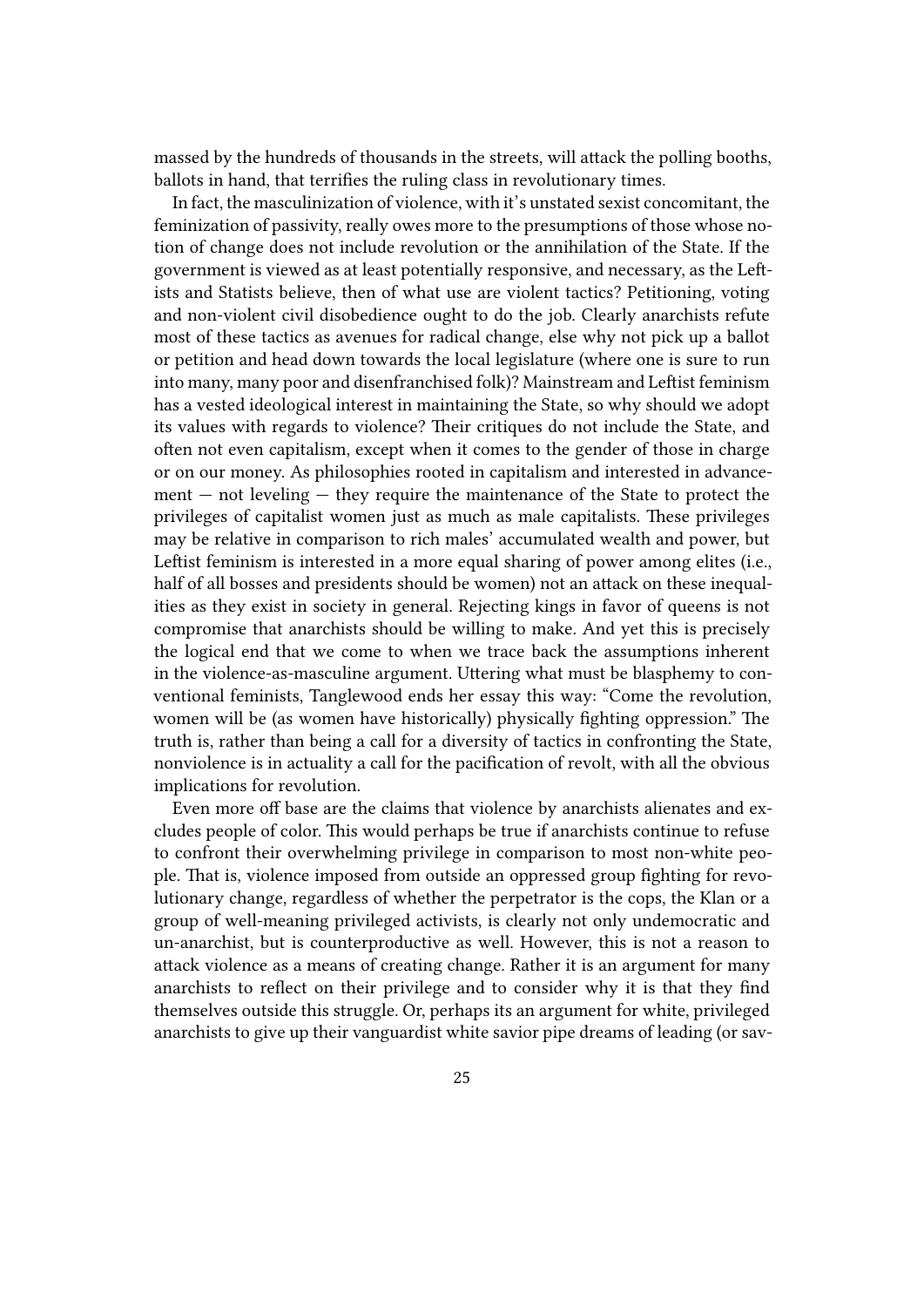ing) from the suburbs the black (or brown) revolution in the ghetto. Such illusions must be seen as what they are, conservative attempts to head off a genuine revolution that would threaten white privilege. What anarchists are really lamenting, in accepting the Statist's terms of debate, is their own alienation from the struggle. In this sense, anarchists very often are, in fact, an outside group that ought seriously to consider every action and its implications for the oppressed. However, an anarchist movement solidly situated within and in supportive roles with regards to the oppressed would face no such schizophrenia.

But even a cursory look at history shows that communities of color throughout American history have often employed violence. Many white anarchists have yet fully to understand that the class struggle in America is very much a racial issue. J. Sakai, in an interview entitled *When Race Burns Class*, said, "Why should it be so hard to understand that capitalism, which practically wants to barcode our assholes, has always found it convenient to color-code its classes?" And yet many North American anarchists have not yet to taken up either active support of the struggles of people of color nor the fight against white supremacy in the white community. Nearing the end of the last century, Kuwasi Balagoon, again writing in his seminal essay, *Anarchy Can't Fight Alone*, said,

We permit people of other ideologies to define Anarchy rather than bring our views to the masses and provide models to show the contrary. We permit corporations to not only lay off workers and to threaten the balance of workers while cutting their salaries, but to poison the air and water to boot. We permit the police, Klan and cops to terrorize whatever sector of the population they wish without repaying them back in any kind. In short, by not engaging in organizing and delivering war to the oppressors we become anarchists in name only.

Black Panther Party co-founder, Bobby Seale, discussing the rise of the armed BPP and the shocking effect it had on white Americans, said,

We [were] a broke little organization with a number of shotguns, a very weak treasury and worried about how to pay the rent… but white America… [was] saying, 'Niggers with guns.' It's like a fear. I mean they [didn't] even have to say it. Their faces said it: 'There's just too many niggers with guns.' It's like they know that they've oppressed us and now here we've organized with guns. It's a new step. I mean, it's symbolic that, 'oh, they're not going to be non-violent anymore.'

Innumerable full-scale slave insurrections, along with even more planned but betrayed revolts fill our history (Denmark Vesey, Gabriel Prosser, and Nat Turner are but a few). Herbert Aptheker, in his book *American Negro Slave Revolts*, catalogs hundreds of such uprisings. Balagoon writes:

"Throughout slavery there were numerous rebellions and conspiracies to rebel, and laws were enacted against it, defining rebellion as criminal… there were over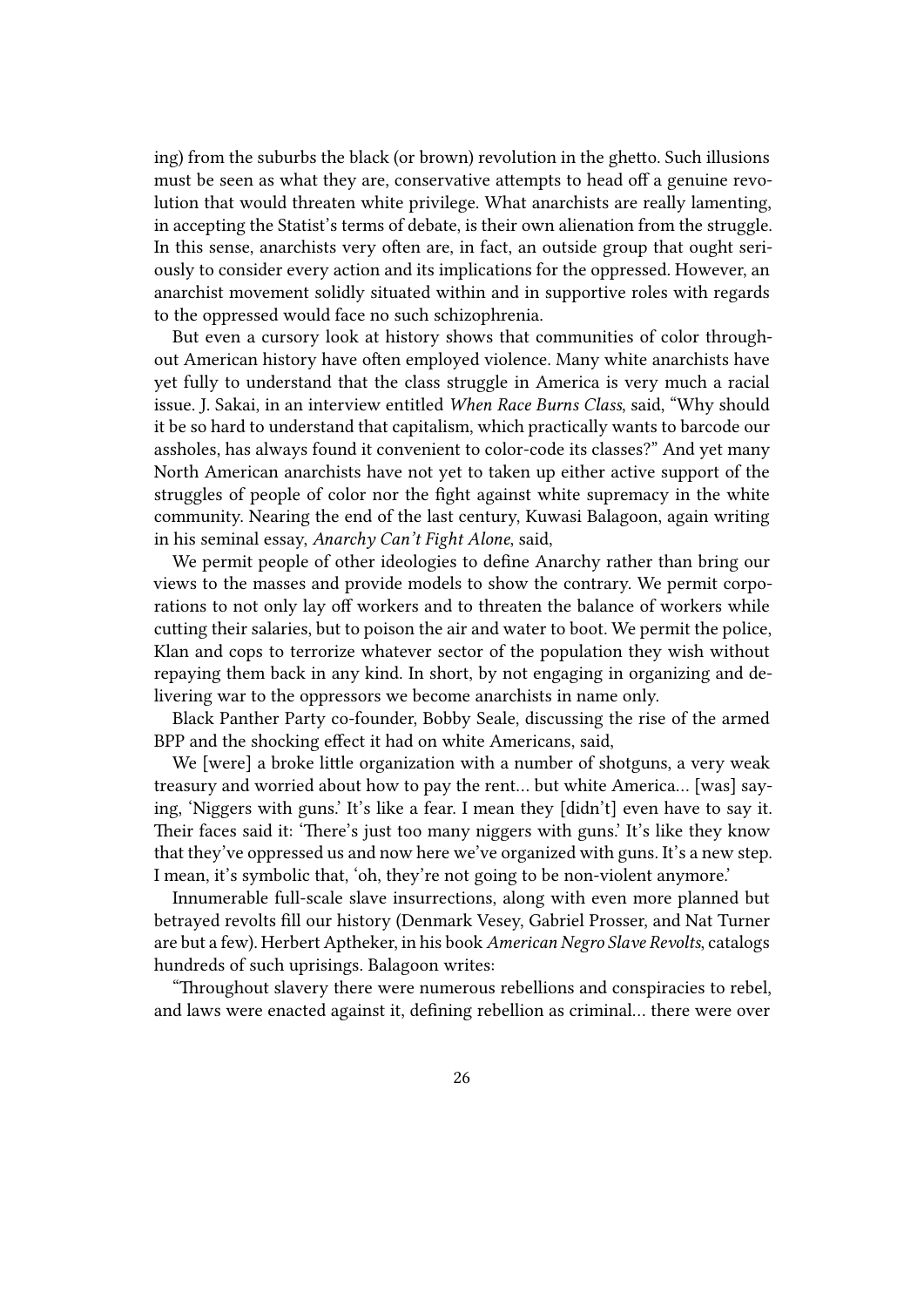250 slave revolts during these 300 years of slavery, and countless cases of arson and poisoning."

The violent revolts of black people continue today, with uprisings in L.A. and Cincinnati among the more prominent and recent. And they continue to strike fear into the hearts of the white supremacist elite in America, as well as the white middle and even working class, thus betraying where the true loyalties of these classes lie in this system that has built the white standard of living at practically all economic levels on the exploitation of non-white labor and the theft of their land. This fact has formed a white-skin bond between the rich white ruling elite and even poor whites, and is a point on which any serious revolutionary strategy will surely turn.

Indigenous people fought a desperate and violent war, lasting centuries, that has never really ended (witness Pine Ridge, Wounded Knee, among others). Again, Ward Churchill, indigenous activist, makes the case for revolutionary violence quite clearly in *Pacifism as Pathology*. The fact that these struggles have failed to achieve their goals reflects not the failure of violence as a tactic, but rather the lack of support for them among whites who, rather than join the struggles of the oppressed, have every time overwhelmingly chosen instead to throw their lot in with America's white supremacist government and capitalist elite, themselves clearly reliant for legitimacy on violence and the mythology of the State as the guardian of rights to justify their rule. In so doing, of course, poor whites selfishly maintain all the rights and privileges from which they  $-$  and many anarchists  $-$  benefit. The argument over violence, it turns out, is really just an argument over privilege and vested interests masquerading as tactics. This is another point of which North American anarchists in particular ought to take careful note.

#### **The Case of Mumia**

Unlike Kuwasi Balagoon, whose first-hand defense of violent expropriation is so moving, the obfuscation that is the hallmark of Mumia's case is a good example of the effects Leftism and privilege has had on anarchist discourse. The fetishizing of Mumia abu Jamal, particularly among anarchists has always troubled me a great deal. I have often found it quite amazing the way anarchists will argue till they're blue in the face about how Mumia is innocent and the poor victim of a cruel frame-up. What's more, his innocence is often the lynchpin of their argument. Discussions framed this way usually wind up centering around evidence, court rulings, precedent, the relationships of various parties to various other parties (as with Judge Sabo's relationship to the Fraternal Order of Police) and other seemingly important details. While I can see why these details are interesting to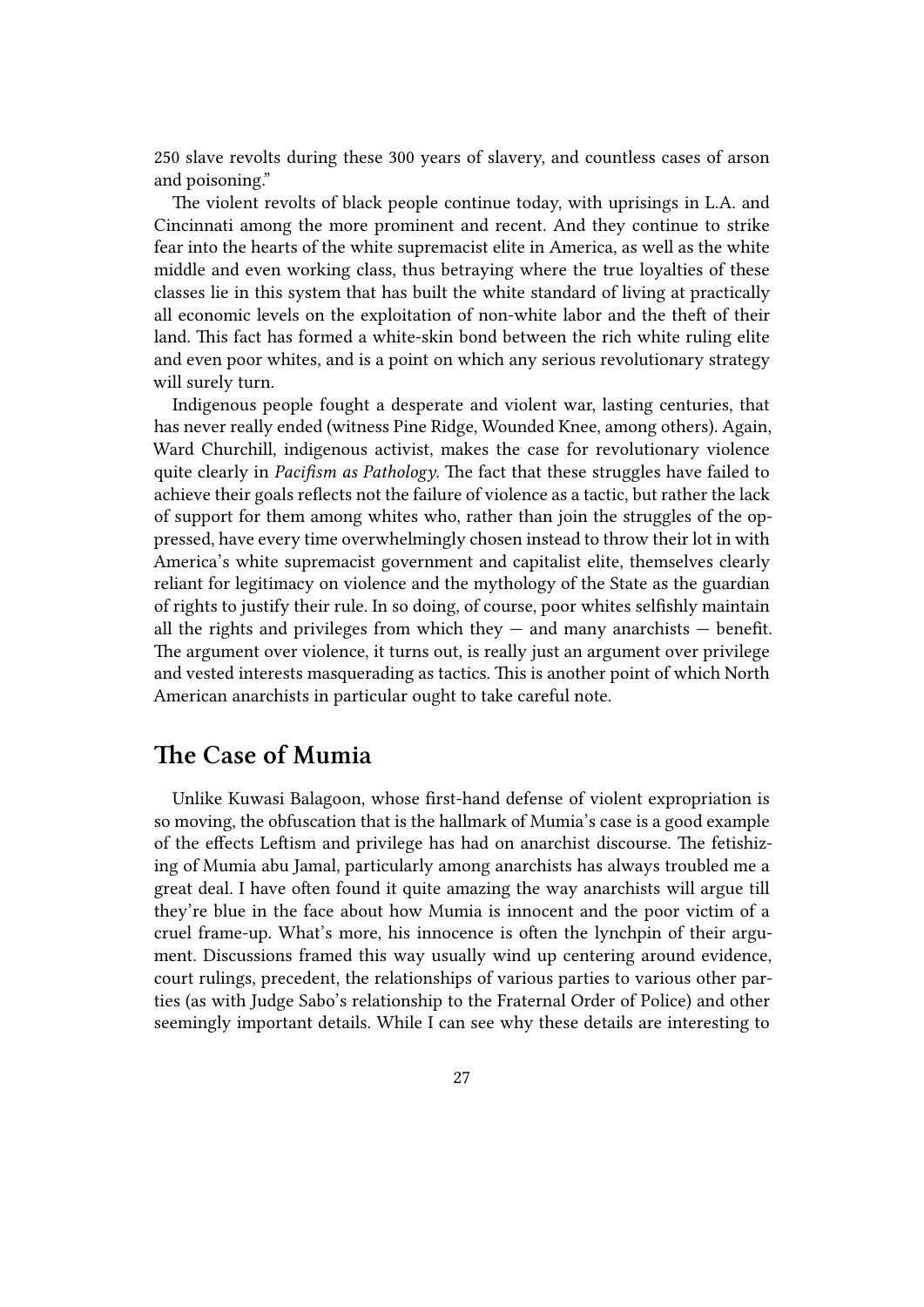liberals and progressives, who maintain, despite the overwhelming evidence to the contrary, the idiotic belief that the system can work if we just get the right people in there (for them, the nagging suspicion that it can't goes a long way towards explaining their constant state of moral outrage and amazement). However, when did anarchists start having such faith in the system? Do we really believe that Mumia would have gotten justice had his judge been someone less directly affiliated with the police? Certainly we haven't forgotten that the same legislature pays both judge and prosecutor, have we (and warden and cop, if we want to get right down to it)? There is a name for this type of thinking. It's called the bad apple theory. The press uses it to explain "bad" cops all the time. As anarchists, we don't believe that there can be good cops, do we? Doesn't the nature of the job preclude this, and doesn't thinking this come into conflict with our critique, as anarchists, of the State and, in particular, the [in]justice system?

As anarchists, when we start using the concepts of "guilty" and "innocent" in these contexts (that is, adopting and in the process validating the State's loaded terminology) we not only concede the territory of debate, we also become unable to make the larger critique of the [in]justice system as a whole — that it's incapable of delivering justice, no matter how many trials one gets (merely having to stand trial, with all the costs and potential meantime no-bail imprisonment that come with it, is in itself an injustice). As anarchists, this is a unique and crucial element of our critique of society — and one with which many non-politicized non-anarchists agree, by the way.

Put more bluntly: Who cares if Mumia is innocent or guilty? Isn't it a tragedy either way? Even if we take the state of Pennsylvania's case at face value — that Mumia came upon a cop stopping (and probably harassing) his brother, and then shot the cop, what objection do we as anarchists have to this? Wouldn't it be a potentially much more radicalizing point to say that we think Mumia probably did kill that cop and that we support him for it. People shoot cops all the time — there is a lot of anger against the State and its agents. Isn't this a good thing from our perspective and something to be encouraged and built upon? The fact is, there are tons of non-anarchists who quietly smile to themselves when a cop gets it. The limits of the hedging Leftist critique also reveals the limits of their commitment to real change.

Mumia's own assertions of innocence certainly elicit much sympathy, and rightly so. But these proclamations must be seen as reflecting his own particular situation, and we must recognize that that's not necessarily the same as ours. Mumia needs to convince the State the he is innocent because he has chosen that as a strategy and, more importantly, because there is not a serious revolutionary movement in America right now that could free him by other means. However, that does not mean that the strategy of the broader movement must be the same.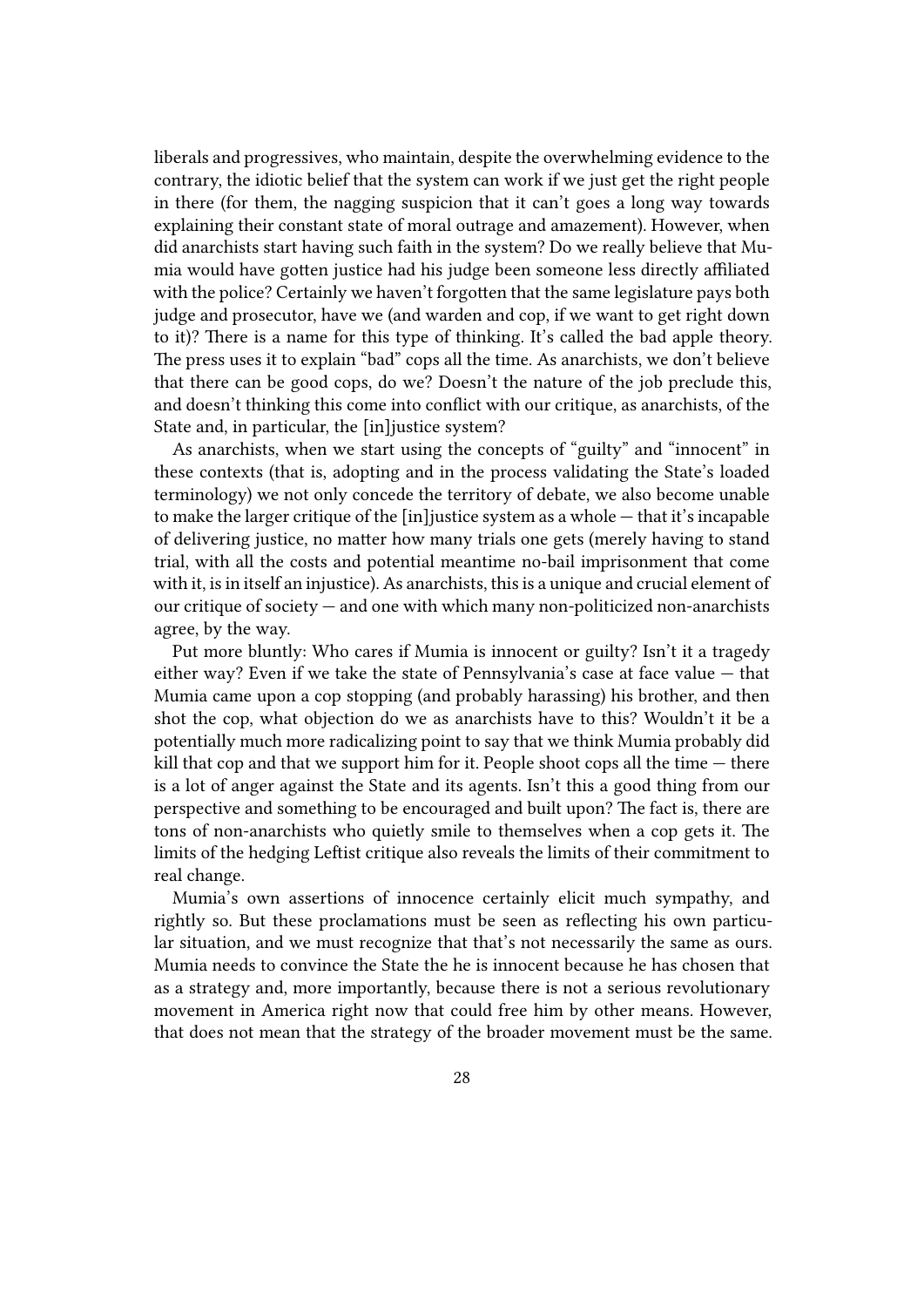We can want him freed by any means necessary, but we should not hinge our support of him on such minute details as innocence or guilt. Likewise, if he is "proven" by the State's standards to be innocent, that doesn't necessarily mean that he did not kill that cop.

Further, in applying our own critique, we are able to broaden the debate and at the same time make an end run around the pointless banter of both Left and Right. The point isn't that there's one person on death row, it's that anyone is on death row. The point isn't that one innocent person is in prison, it's that we reject that entire idea — no one deserves prison; everyone should be free, regardless of how the State labels them, cop-killer or not.

Why do non-pacifist anarchists have such a weak heart when it comes to contemporary violence? If we recognize that violence has been a tool of many of our forebears and an integral part of past struggles, why do we shy away from endorsing it when working people, the poor and other oppressed groups do it now? In this sense, many of the so-called "criminal class" (again, that is the language of the state, with many implications) are far beyond anarchists in terms of their willingness to struggle, violently if need be, in a system which looks for any reason to lock them up from the time they are born. Many of the poor live outlaw lives from the day they are born — and many Mexican immigrants in this country are illegal simply for being in the U.S. And, while not officially illegal anymore, Black folks in this country certainly suffer a defacto criminalization that follows them through life. This reflects on the relative privilege of many anarchists, most of whom have the distinct choice of whether to face off with the cops, and goes a long way towards explaining why we have a hard time being relevant to the struggles of the oppressed. One wonders, if their struggles were organized into federations or if cop-killers used our insular jargon (e.g., "affinity group", "spokescouncil"), would we then find them valid and worthy of our support?

Unfortunately, making comments in favor of this type of thing are viewed within the anarchist community as dangerous and a certain amount of self- and groupcensorship is applied to those who express such thoughts. When that happens we look a lot like the wishy-washy liberals who try to silence anarchists at meetings or who denounce the Black Bloc or anarchists in general as too aggressive ("it will overshadow the message", is a common complaint); we know they're really just scared of losing control of events and the dialogue. It also smacks of a more passive-aggressive version of the "now is not the time" argument that liberals and Leftists who, lacking a true commitment to kick the whole damn system over, constantly preach to those who dare doubt the munificent counsel of the everlearned Left. While such censorship is usually justified on security culture grounds (wrongly), they seem to me more accurately to derive from the unacknowledged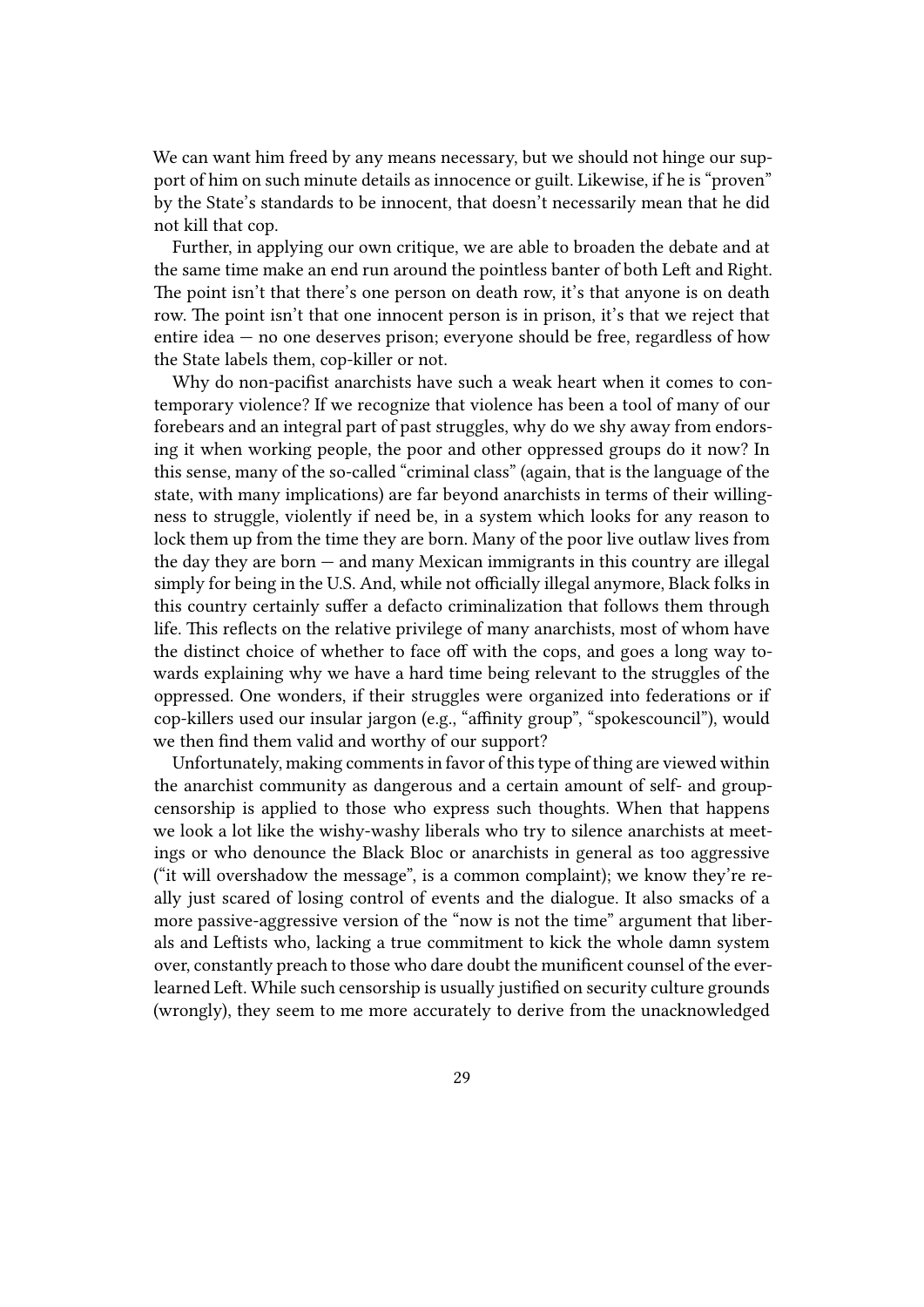white supremacist and vanguardist assumptions which underlie the middle class anarchist critique.

As discussed previously, there is a clear difference between the "propaganda by the deed" revolutionary anarchists of years long gone and people like Mumia. They were largely white by contemporary standards and therefore do not challenge white anarchists' latent white supremacist notions. That is, Alexander Berkman stabbing Frick does not threaten contemporary white anarchists' weltanschauung — he was a fellow white anarchist (or at least they can create a revisionist history that defines him as such). Therefore, when it's good ol', long-dead Berkman, who fits into the modern construct of whiteness (attacking a symbol of capitalism, one of the few oppressions that white, male anarchists regularly encounter), it's something that anarchists can support (although, as mentioned previously, there is a strong current in anarchy today that even attempts to distance itself from that). However, when it's Mumia, a black man, white anarchists instinctively retreat to the machinations of the white supremacist State for validation. White anarchists have a hard time supporting him, as a black man killing a white man (and a cop, defender of the color line, at that), unless he receives the State's stamp of approval: innocent. How is this kind of behavior different from white jurors many times greater zeal in handing down death penalties when blacks transgress the traditional color caste and kill whites? The relationship seems clear enough. As with all reactionary positions, this presumption reveals as much about us as about the object of our condemnation.

Another weakness is, despite all our loud denunciations of vanguardism, we are also uncomfortable with the idea of a revolution moving ahead without us, and we are too busy with our nuanced arguments to take the time to look around and see what sorts of anti-white supremacist, anti-State, anti-patriarchal, anti-capitalist, anti-work, anti-tech struggles are happening all around us. More experience and less theory, how about? Or at least equal parts… Too many anarchists still adhere to the notion that, despite not being terribly oppressed themselves, that their particular notion of revolution is the one true way, however ill-informed it may be. Too many contemporary anarchists dogmatically adhere to a revolutionary plan that elevates workplace organizing over other forms of community organizing (which might have to deal with uncomfortable issues like white supremacy). Police brutality organizing is pooh-pooh'ed as a distraction, or at least, less important than workplace organizing. Currently anti-police brutality organizing (among other strategies), which directly confronts white supremacy, Statism and capitalism, is subordinated to the struggle in the workplace which, despite its failure to produce revolutionary fruit in over a hundred years (and the increasing emptiness and irrelevance with which most people view their work), still is presumed to be paramount in revolutionary strategy for anarchists. What if, instead, workplace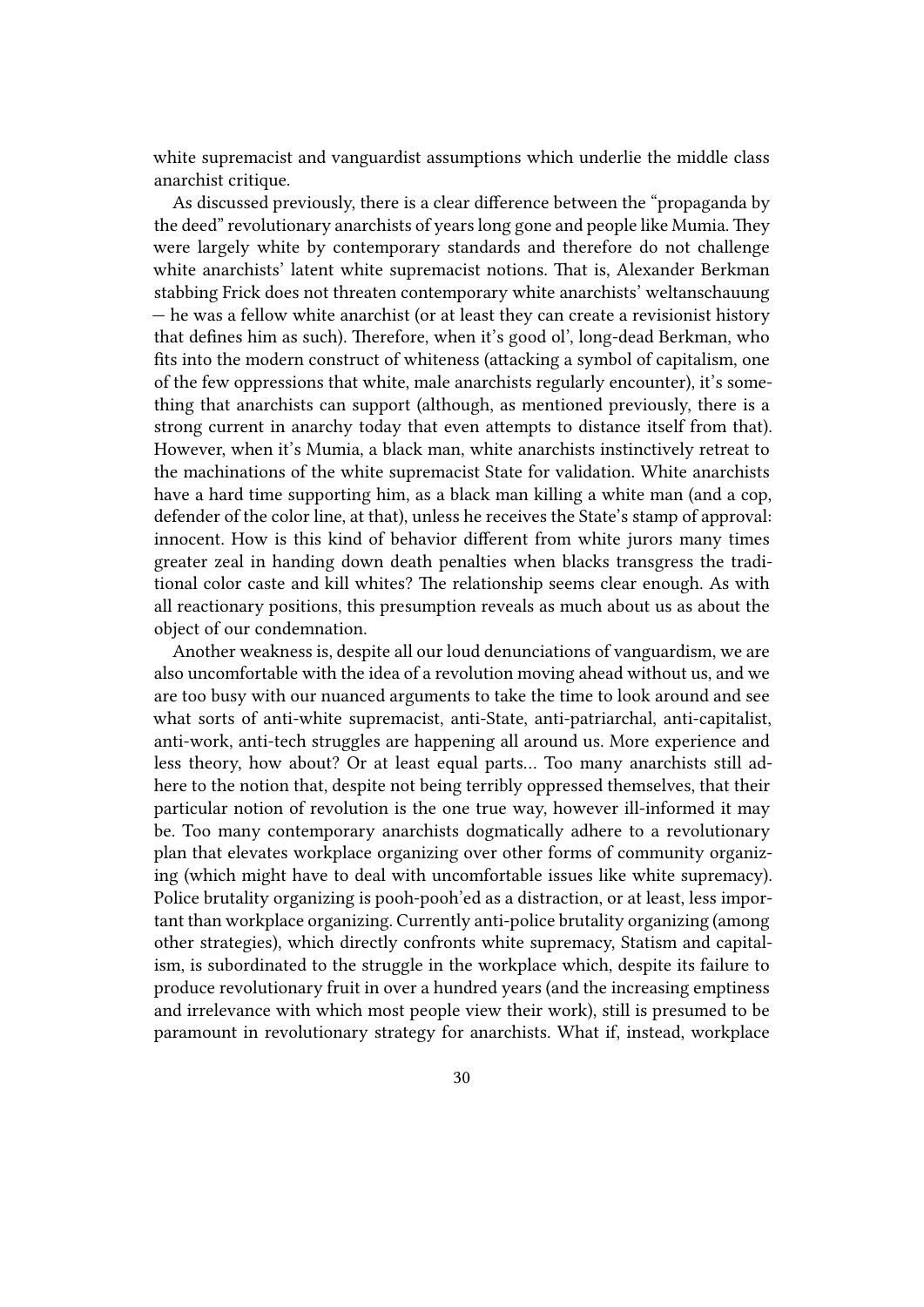organizing supported anti-police brutality organizing, rather than the other way around? Flipping this formula on its head might inject the kind of fresh energy into our movement that could really begin to produce results. Isn't police brutality organizing the kind of thing that workers, zero-workers, the unemployed, the community in general and those in the underground economy can all agree on? And couldn't increased militancy in community defense translate to the workplace? Couldn't the ideas of community self-defense (especially when done in an affinity group style) be very easily, and flexibly, rooted to an anarchist critique that included collectivization of the workplace? Couldn't it also very easily translate, if properly conceptualized and trained, to community militias that could drive the cops out of our communities, thus leaving no one to oppose our attacks on and re-organization of the capitalists' property? We need to re-evaluate the way we, as anarchists, prioritize our struggles. As North American anarchists, rather than trying to fit a 19th century European revolutionary, work-centered, anarchist model over our current situation, we ought to be looking hard for where the struggle presently is taking place, however disorganized and small. That is, we should be asking ourselves how the struggle currently manifests itself within our society (not Spain 1936, for instance, and for fucksake not the Paris Commune), and attempting to encourage within it the libertarian elements we find there. Certainly there is something to be learned from past struggles. However, too many anarchists are historians, not revolutionaries. A revolutionary is someone who appreciates the past yet seeks to overthrow the present in the interest of the future. We are not prisoners of history and neither can we re-fight the Paris Commune.

If our goal is revolution, then we must encourage society's insurrectionist tendencies, including considering support for bank robbers to cop killers to black market escapes from work. Organizing in small, unofficial bands based on common goals and outlook should be encouraged. To do otherwise is to cave in to bourgeois tendencies. Clearly some brands of anarchy, particularly Leftism and anarcho-syndicalism, have little relevance in today's society (although there is something of value to be taken from both — like a general strike not to seize but rather to abandon the means of production, such that they are in post-industrial America). However, a commitment to rejecting either/or dichotomies and petty ideological rivalries must be combined with a eyes-wide-open appreciation for the current state of the struggle outside our inward and backward looking anarchist community (and even the political community in general). Forging a coherent and relevant message must be our priority, and that must be tied to a commitment to leave in the dustbin of history the tired-old Leftist organizations and methods that have failed us in the past. Moving in that direction will allow us to re-conceptualize ourselves so that, rather than being a part of, or drawing our membership (in the loosest possible sense of the word) from the Left, we re-situate ourselves within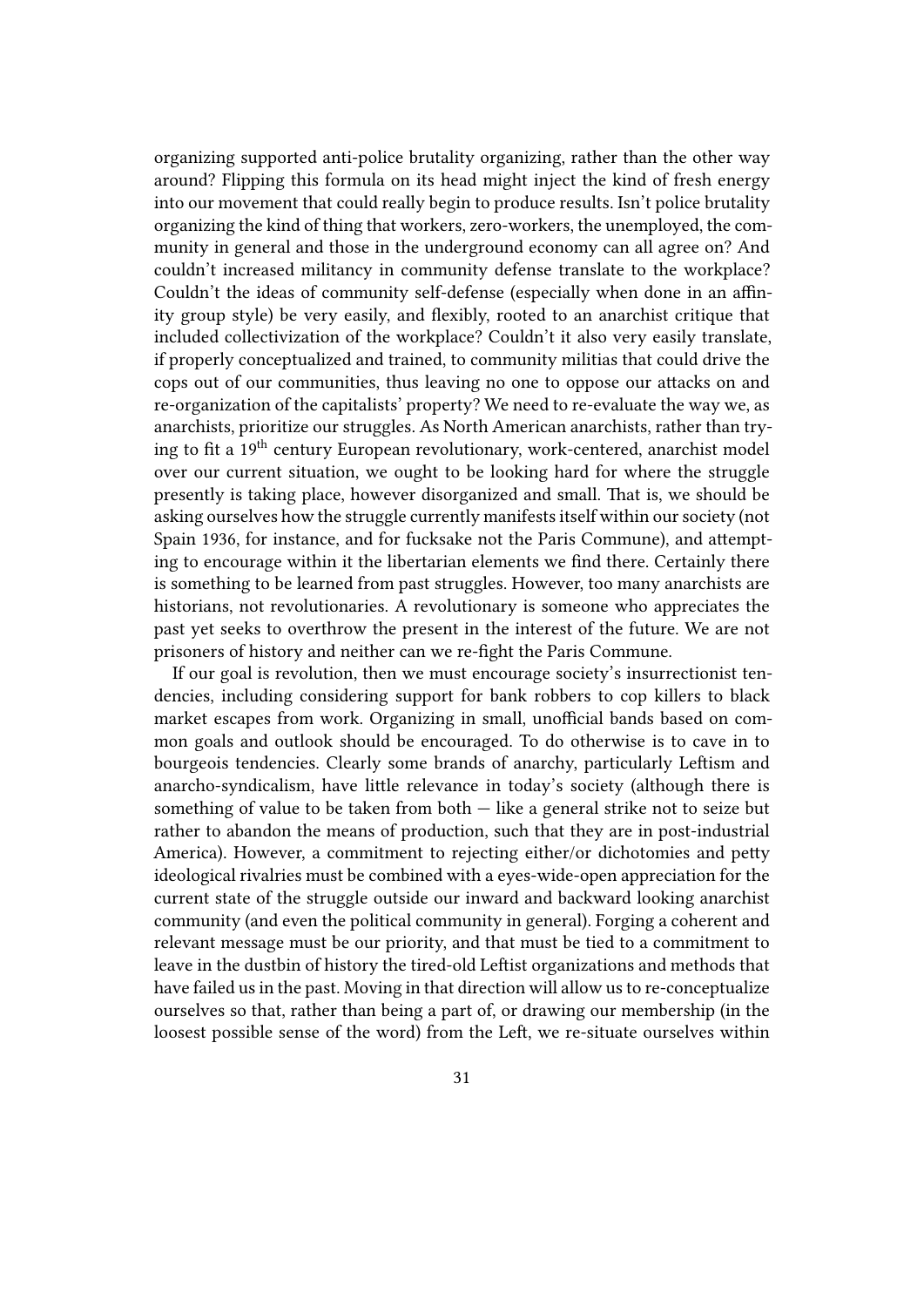the larger, spontaneous struggle that surrounds us daily (and of which we ought to be a part). The Left is its own willing executioner and anarchists should neither stay their hand towards this end nor resurrect them after they've finished themselves off. Our continued association within its tradition can only serve to prolong its life; if the rise of Leftism were conducive to successful anarchist revolutions, we'd have ample evidence of it by now. It's time to try something different. The Left and anarchy must be de-linked as soon as possible.

#### **Mean Ends**

Another way that Leftists attempt to undermine an independent anarchist critique of violence is through the claim that the ends and the means are the same, and that if we want a non-violent world, we must utilize non-violent means. Not only is this ridiculous coming from Statists, whose goals are anything but non-violent. But who says that anarchists want a non-violent society, anyway? Violence is inherent in nature, why should we presume to be able to eliminate it in ourselves? While clearly there was violence before the rise of the State, the Leftist presumption is based on the false belief that the human world before its benevolent ascendancy was violent and brutish. This begs the question, if it was so, why did it take so long for primitive people to invent the State? These presumptions are those of Hobbes, and the defense of the State that he makes in his book, *Leviathan*, written in the  $17<sup>th</sup>$  Century, differs little from that made today by his political progeny (which shows how little their game has changed since then):

…without a common power to keep them all in awe…every man is enemy to every man, the same consequent to the time wherein men live without other security than what their own strength and their own invention shall furnish them withal. In such condition there is no place for industry, because the fruit thereof is uncertain: and consequently no culture of the earth; no navigation, nor use of the commodities that may be imported by sea; no commodious building; no instruments of moving and removing such things as require much force; no knowledge of the face of the earth; no account of time; no arts; no letters; no society; and which is worst of all, continual fear, and danger of violent death; and the life of man, solitary, poor, nasty, brutish, and short.

The anarchist knows that this is not the case, however, and that all the presumptions that flow from it are similarly flawed. Of course, we ought to rid ourselves of the equally naïve notion that violence can be completely eliminated.

The fact is, sometimes violence is an appropriate means of dealing with a problem, political or not. The victim kills her rapist in the act. Two people with a grudge duke it out. A bomb goes off at a government or corporate building. Who's to say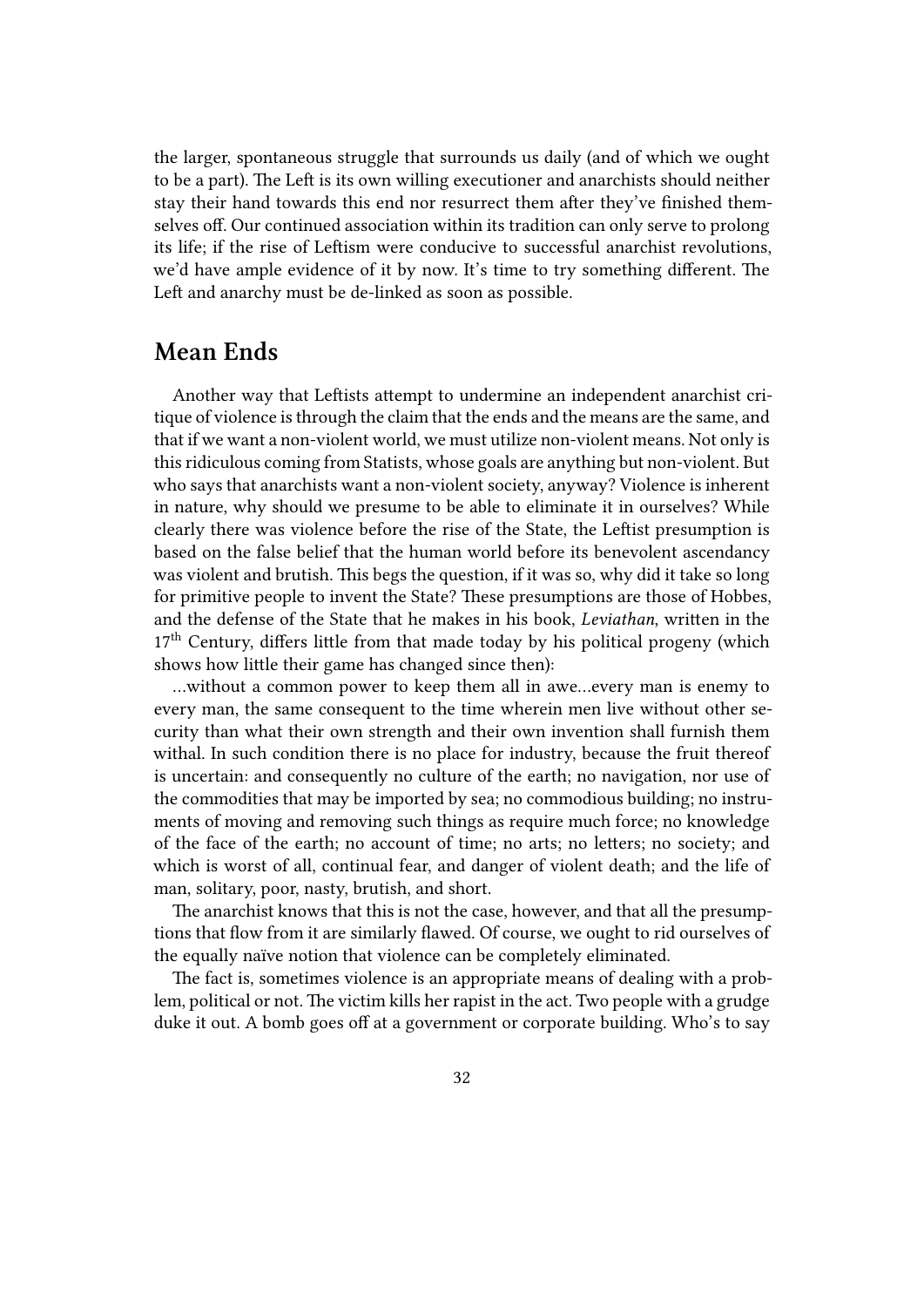that these are inappropriate methods of dealing with problems? Not every dispute needs to be mediated or moderated by an outside force. Isn't this principle, too, at the core of the anarchist critique? While ends and means are both important, many anarchists today fetishize the means, ignoring entirely the fact that different means, while not justified by the ends, can have different outcomes, some of which are more desirable than others. Simply because we have created a category ("violence") into which we have arbitrarily lumped all sorts of dis-similar actions (everything from fistfights to fusion bombs) does not mean that we are off the hook when it comes to evaluating their usefulness and place in society. Further, all sorts of things that probably could just as well be considered violent have been left out, and each omission reflects specific value judgments in its own right. "Selfdefense", fishing, a bug smashed on the windshield of a speeding car, carpal tunnel syndrome, a worker buried under a load of bricks at work, pumping gas into your car that was taken from a pipeline in Colombia so you can go to work, an ant squashed underfoot, a car crash, and a white blood cell devouring a virus are all examples of actions that are not generally considered violent, despite the quite reasonable case that could be made for qualifying them as such.

Looking at primitive societies, we see a variety of methods of dealing with the issue of violence, but one thing we don't see is a Hobbsian war of all against all. Ironically, it's not until the rise of the State that we see this. Just as fascism's jackboot and open State-industry collaboration reflects the extreme, last-ditch capitalist defense of wealth, conflicts such as the wars in Afghanistan, Somalia and other similar "lawless" places need to be recognized for what they really are: contests for State power. As such we should not be surprised that both exhibit the most despicable and vile aspects of each system. But such struggles are not examples of anarchy as anarchists mean it, nor as things were before the rise of the State. Pierre Claustre, in his book *The Archeology of Violence*, lists ritualized warfare, duels and feuds as among the violent ways that early anarchic humans solved problems and redistributed power. More importantly, such means were often fundamental to the maintenance of delicate balances of power between tribes and within regions. For instance, the Iroquois League, while exhibiting many of the traits of an anarchist society, was made up of several very violent tribes, among them the Mohawks, whose name literally meant "cannibal". That is, violence, while perhaps being a rarity, should not be considered as separate to creating and preserving an egalitarian society. Rather, the evidence seems to suggest that it could quite possibly be a very necessary requirement. So, while we do see violence before the rise of the State, we do not see cutthroat societies in which "everyone for him/herself" rules. In fact, as Claustre notes,

What, in this case, would be the principal result of war of all against all? It would institute precisely the political relationship that primitive society works constantly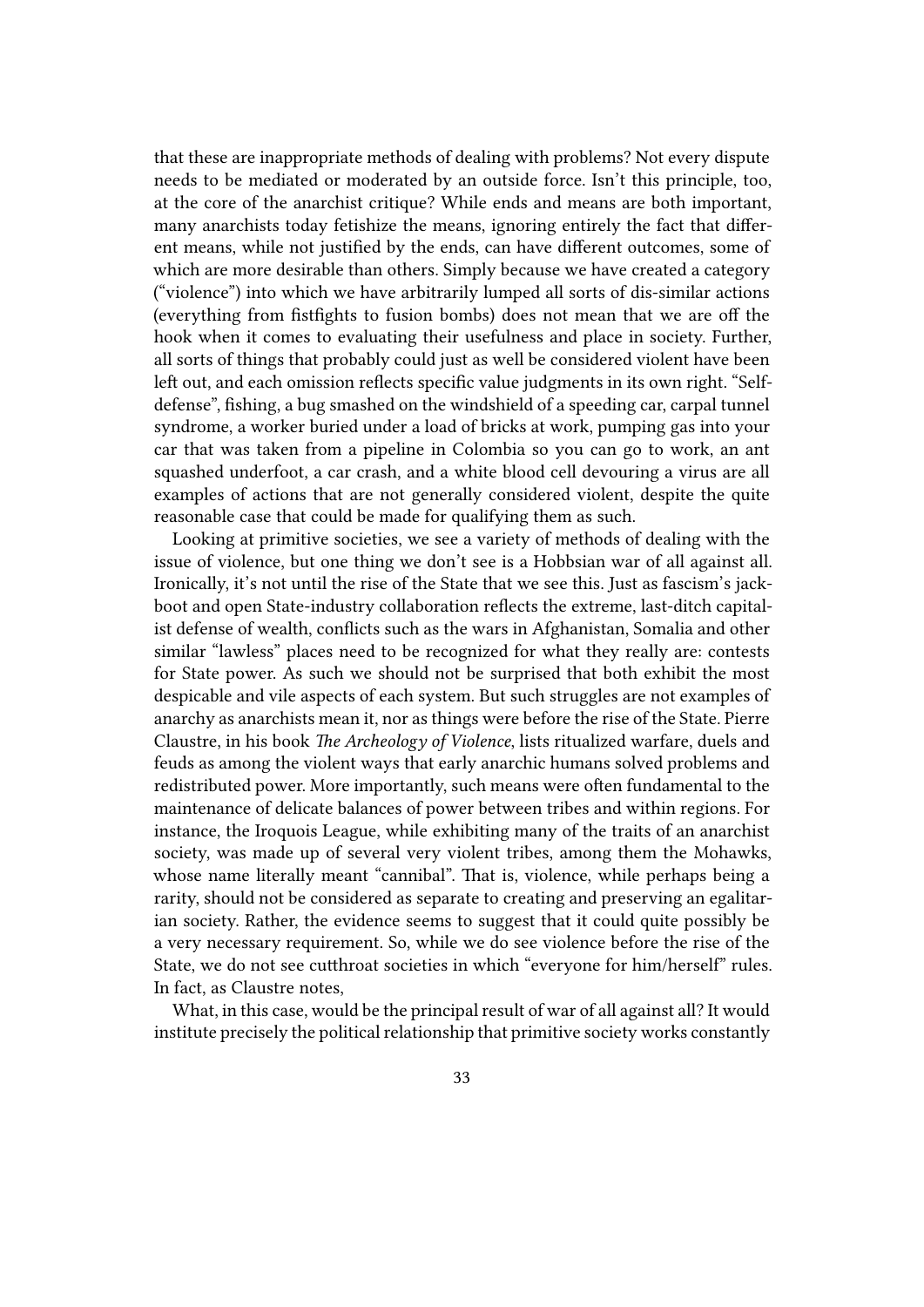to prevent; the war of all against all would lead to the establishment of domination and power that the victor could forcibly exercise over the vanquished.

So, we see that, far from being utopian societies of peace and love, primitive societies had many outlets and uses for violence. However, at the same time, they were not the nasty, violent and brutish communities Hobbes imagined. Said another way, while a non-violent anarchist world would indeed be an unattainable utopia, non-violent Statism remains the real utopian vision — never to be realized because of the violence, unstoppable and massive in scale, inherent in the State. The world preceding the ascendancy of the State was not a non-violent one. But, because the State is capable of violence on a much more massive scale, it was a much less violent one. If we seek a world without judges, cops, courts and prisons, we must recognize all sorts of ways of resolving disputes, including those that do not require or ask for mediation. We must also recognize the possibility that such violence may be crucial to such a society's continued existence. P.M., in his classic anarchist book, *Bolo'Bolo* lays out a vision of a future anarchist society. In it he not only acknowledges the reality of violence, he incorporates it directly into the society by reviving the notion of the duel as a dispute resolution mechanism. Interestingly, P.M. also makes another case for the continued existence of violence in an anarchist society.

There are no humanist, liberal or democratic laws or rules about the content of nimas [common socio/political/cultural backgrounds] and there is no State to enforce them. Nobody can prevent a bolo [community] from committing mass suicide, dying of drug experiments, driving itself into madness or being unhappy under a violent regime. *Bolos* with a bandit-nima could terrorize whole regions or continents, as the Huns or Vikings did. Freedom and adventure, generalized terrorism, the law of the club, raids, tribal wars, vendettas, plundering — everything goes.

This vision perhaps goes a bit further than many anarchists would be willing to concede, but P.M. clearly has a realistic appreciation for the fact that in a truly anarchist society, not all anarchist values will be universally adopted, whether because the revolution will not occur simultaneously everywhere, or in the same way, or because some people may decide simply to opt out of an anarchist society (blasphemy, I know). Pre-State societies have shown a wide range of attitudes towards violence: from human sacrifices, warfare and cannibalism on one hand to raw foodism and peaceful co-existence on the other  $-$  it is unlikely that an anarchist world would ever settle on just one standard (and what a bland and boring world that would be if they did). That goes for private property as well as violence  $-$  while we want to abolish it, it's unlikely that absolute abolition would come immediately, everywhere (and who says we have to wait?). There are many ways that societies deal with property; even traditional anarchism has come up with several different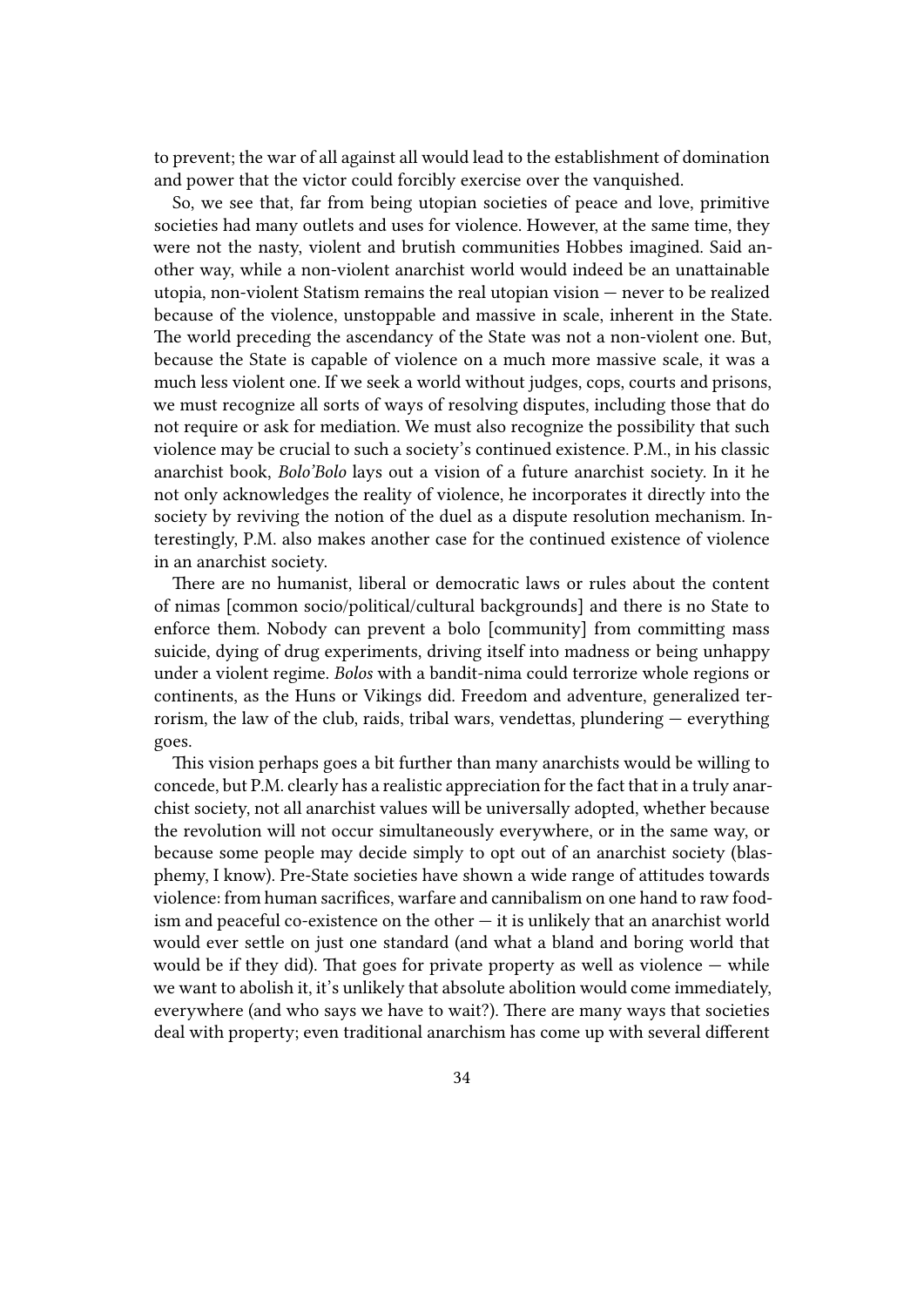models. And, of course, despite our most persuasive arguments, some communities may simply choose to keep it anyway, although I sincerely doubt anyone could maintain it on any large scale without the State (it amazes me how some dogmatic anarchists' visions rival the McDonald-ization of globalization in the uniformity of the structure they imagine for the post-revolutionary world). This is particularly obvious with the Platformists, for instance, who seem to have spent a whole lot of time planning out to very minute details the shape of their ideal post-revolutionary world. In all likelihood, such planning will probably turn out to be in inverse proportion to the relevance such plans will actually have when the revolution comes, however.

It seems common-sensical, but clearly agrarian Third-World anarchism will not much resemble the anarchy of the post-industrial North or the newly industrialized South — much to the dismay of both Primitivist moralizers and anarcho-syndicalist historians, I'm sure. The anarchy of the Black revolution in America may seriously differ from that of the indigenous peoples of Central America (and when it comes, white America better be prepared to join in or get the hell out of the way, that's for sure). But the point is not that we are busy constructing a world free of violence, but rather that we are building a world that recognizes and is more in tune with violence, although on an infinitely smaller and personal scale than that with which we are accustomed to under the State. P.M. points out that this diversity does not prevent anarchist communities from actively undermining or sanctioning those who choose to live in ways destructive to others, nor from encouraging and harboring runaways from such societies. It merely presents a case in which the anarchist revolution is at once decentralized and in constant struggle with both itself and outsiders, and where that struggle may in fact be integral to its continued existence. Such a society would be in constant revolt against itself (anyone remember Jefferson's "tree of liberty"?).

However, one need not go as far as P.M. to understand the point he is making. As anarchists, our critique has generally been that the State is the largest perpetrator of violence, not that violence can be eliminated altogether. Just as simply because we believe co-operation is the prime motivator for human beings in dealing with others, doesn't mean that this will be the case in all places and at all times. It is the Leftist and privileged belief in the benevolent State that has tainted our vision. And it is their record, ample and there for all to see, which ought to be defended — not that of anarchy. The burden of proof is on the Statists, not the anarchists. The fact that they have successfully kept us on the defensive, cleverly distracting everyone from their own genocidal and imperialist past, shows the degree to which we have become trapped in a no-win argument. It's time to change the terms of the debate.

A frank re-evaluation of our positions on violence could address the biggest complaint that those unfamiliar with anarchy make: what about violence? Rather than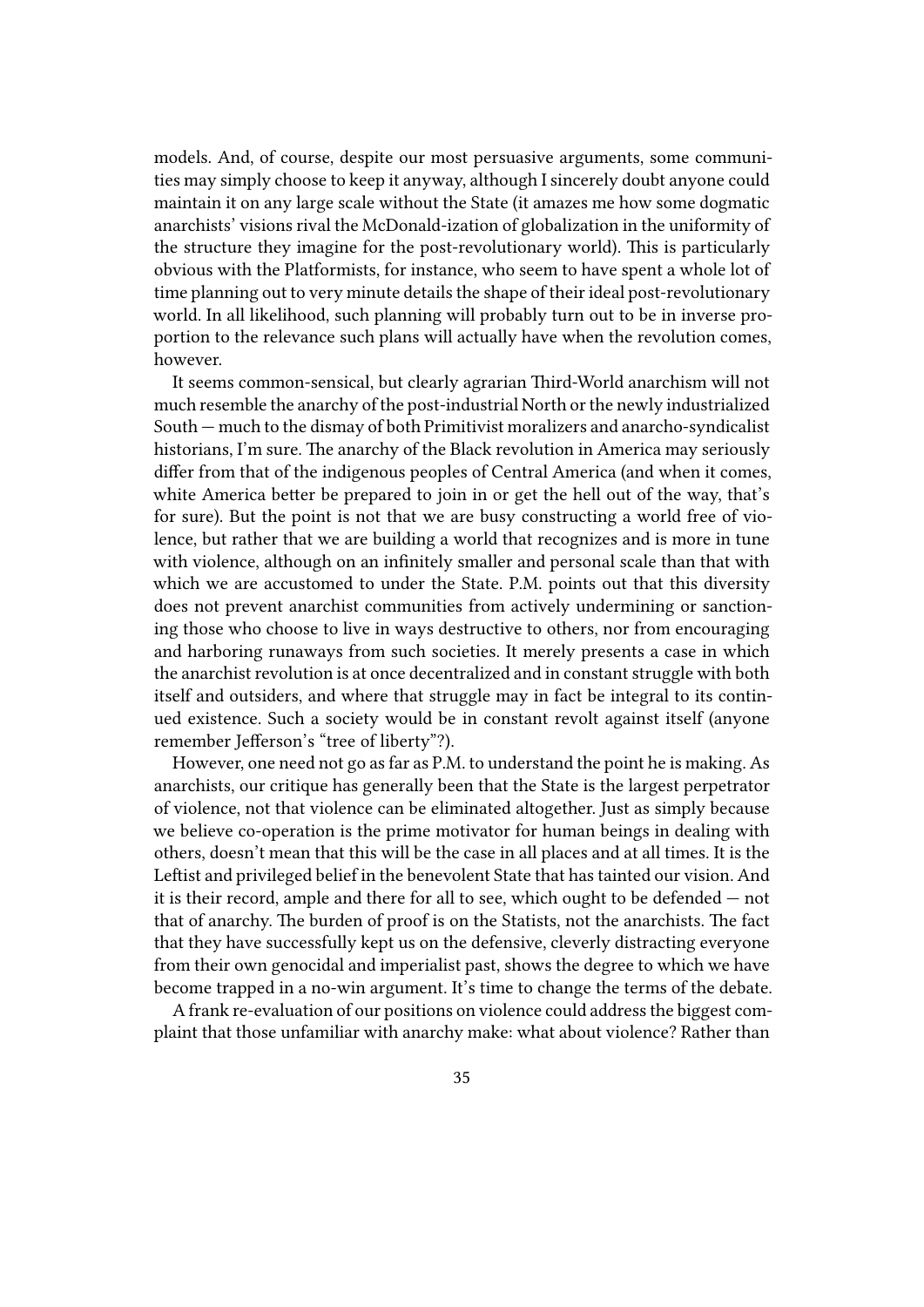being forced into the reactionary position of declaring that the anarchist utopia will be a peaceful one, we should state the obvious: No, an anarchist world will not be free from violence, and neither will be the transition between capitalism and anarchy. But, in the end it will certainly be a much less violent world, what with the elimination of the state, the death of capitalism, the sharing of wealth, the re-evaluation of work and technology, and all the rest. Further, the values of co-operation and mutual aid that underpin anarchy will certainly serve to create a different climate from the cutthroat competition and envy of capitalism. This will further reduce the likelihood that people will resort to violence to solve their problems. However, that does not mean that there will be no violence. It is probably likely that violence itself can never be eliminated; nor, perhaps, should we want to do so if we are interested in building well-functioning stateless societies.

In fact, the idea of non-violence itself is a construction that serves specific ends. Just like the myth that "you can't fight city hall", its conclusions are conservative, restraining action rather than encouraging it. Further, framing the debate this way not only makes us look utopian, it also serves to funnel dissent into other so-called "legitimate" or "approved" channels, which also coincidentally validate the State, elections, power, authority and white supremacy. It also serves the interests of those who choose to make those their fields of battle (on which we are severely disadvantaged, it should be remembered). Stepping out of this ideological trap will permit us to determine our own path, rather than to have it dictated to us by those who seek to co-opt, marginalize or criminalize us. No longer defined in reaction to Statism by ending its defacto (and lazy) association with the rest of the Left, anarchy could finally pro-actively define itself… and making this distinction brings us one step closer to framing a consistent, and realistic anarchist set of politics, which is a clear pre-requisite for any anti-capitalist, anti-State revolution aimed at total liberation. It will also allow us to get down to the serious work of supporting and constructing a truly broad-based, diverse, anarchist movement, and of presenting an attainable and realistic vision for the world that is quite different from the current one, but yet one that remains attainable and realistic — and one that can successfully challenge and bring down the State and capitalism once and for all.